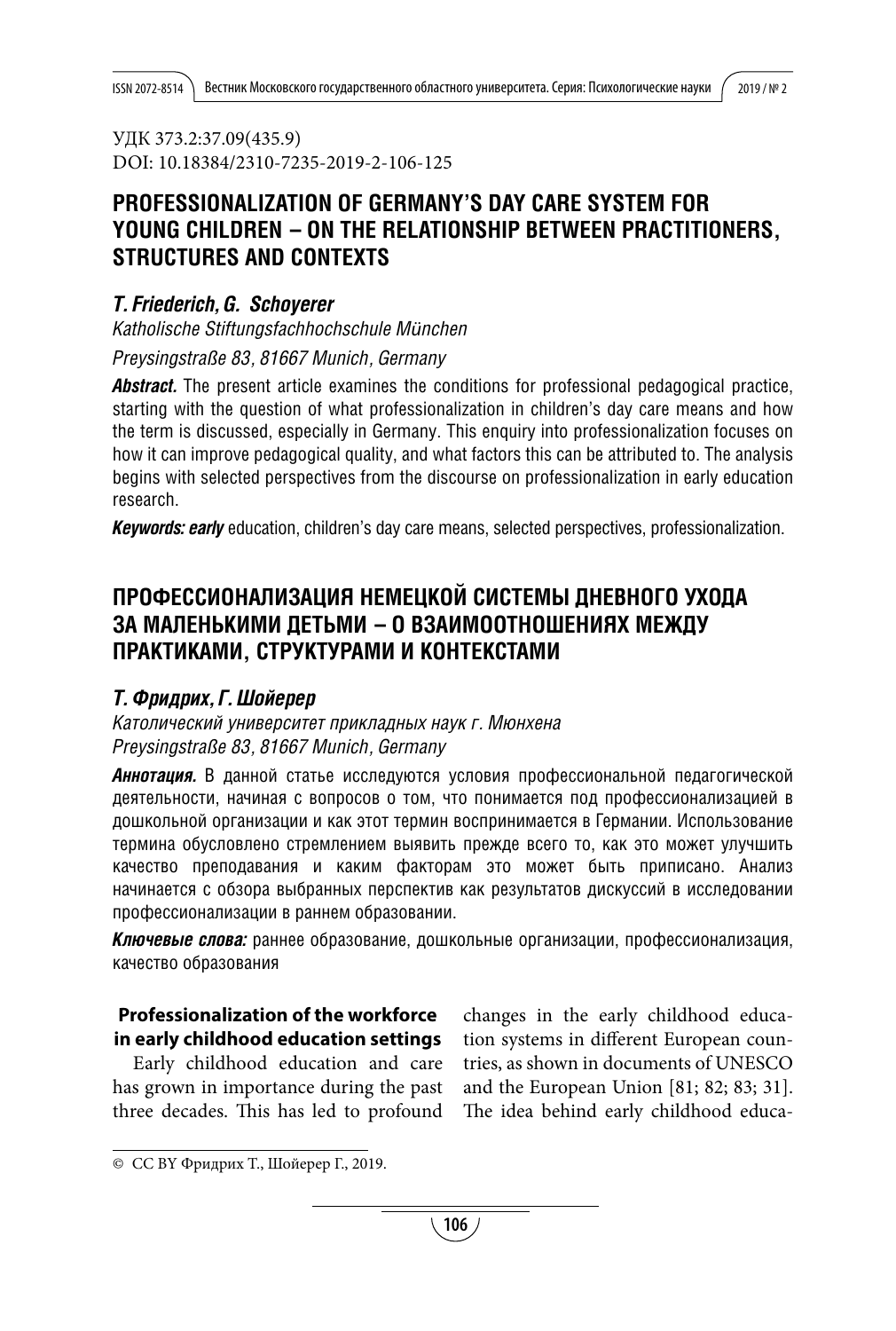tion is to stimulate children's learning as early as possible in order to create better chances for education, job opportunities and life satisfaction. Research has shown that early childhood education can improve children's life chances in important ways [38]. Particularly high quality day care settings contribute towards positive child outcomes. Thus the question of how to improve the quality of early childhood settings is a central issue, both in Europe and internationally.

Across countries, there is consensus that quality is a multidimensional concept and that attempts to improve quality need to address different levels. This understanding forms the basis of the Early Childhood Environment Rating Scale (ECERS), an instrument which measures various items of centre-based quality. This approach, however, remains limited to the internal space of the day-care setting, and may exclude relevant areas that lie outside the facility but nevertheless have a significant impact with regard to aspects of quality. Besides assessing criteria relating to orientation quality (pedagogical approach and core principles and values of the early years practitioner) and to process quality (pedagogical processes and dynamics such as providing stimuli and interactions tailored to children's needs), these studies also point to the importance of structural quality relating to working conditions, such as the staff-to-child ratio [80; 59]. However, structural quality has no direct effect on the overall quality, rather it moderates process quality [59]. In fact, empirical studies show that almost half the differences in process quality can be attributed to "differences in the basic conditions of structural and orientation quality" [79; 77]. International studies using comparable assessment instruments

have come to similar conclusions [37; 23]. This suggests that on the one hand the workforce plays an important role in process quality, but on the other hand structural quality can make a difference.

In other countries, there are similar questions and concerns about the qualification of the workforce in day care centres. Oberhuemer and Schreyer [55] point out that there is no common approach towards early childhood qualification requirements in Europe. A number of research studies have shown that an academic qualification does not necessarily lead to improved child outcomes [29; 4]. Continuing professional development is a promising approach towards improving the quality of the workforce [59; 60], but it does not answer the question about the best preparation for the work.

These questions are frequently discussed under the term "professionalization". However, the term is often used to refer solely to improvements in the individual practices of early years practitioners, with the aim of enhancing quality [20]. It has often been pointed out, however, that the individual level of pedagogical practice is not enough, on its own, to raise the quality of children's day care experiences [84; 79].

The present article examines the conditions for professional pedagogical practice, starting with the question of what professionalization in children's day care means and how the term is discussed, especially in Germany. This enquiry into professionalization focuses on how it can improve pedagogical quality, and what factors this can be attributed to. The analysis begins with selected perspectives from the discourse on professionalization in early education research. A further step will be to present the CoRe study [85], which of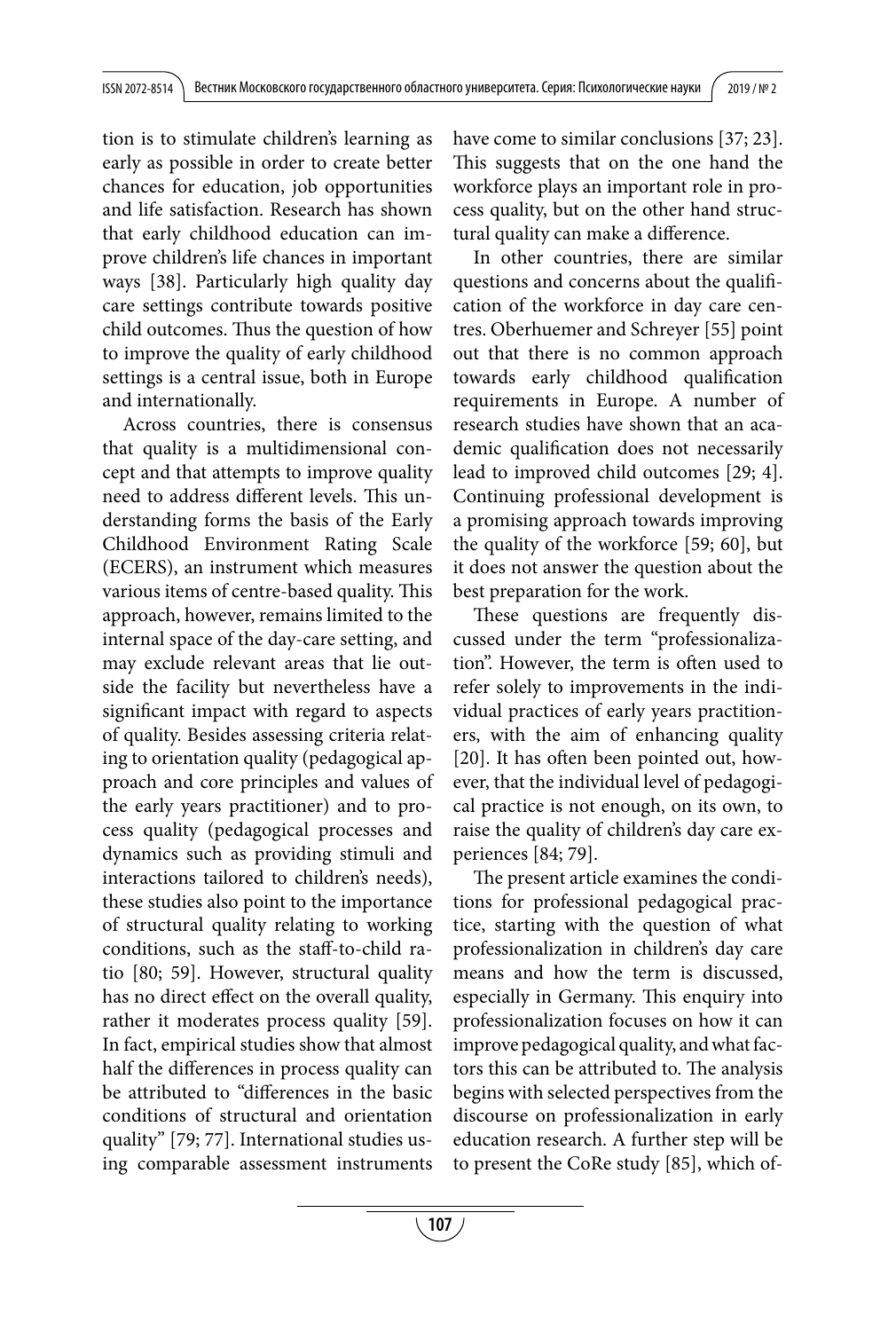fers important information for reflections on the children's day-care system. The third section, taking the CoRe study as its starting point, develops multidimensional perspectives on professionalization in the day-care system, and presents the current status quo in Germany. The comprehensive approach taken means that it is not possible to discuss all the relevant aspects in depth. The authors have therefore chosen an overview-type presentation giving an idea of the "big picture". The article ends with a summary, and a preview of possible future developments.

## **Conceptual and empirical perspectives on professionalization**

The debate about professionalization in early education research essentially revolves around the issue of improving the quality of children's day care. As in many other countries, there are different forms of day care for young children. In Germany, children's day care encompasses both day-care centres and childminding services<sup>1</sup>. The debate about professionalization, however, relates almost solely to the qualifications and competencies of the practitioners in day-care centres [85]. In childminding, on the other hand, the predominant discourse relates to child and youth welfare, and includes discussion about the professionalization of sociopedagogical areas of work, such as professional advisory and support services [64]. Moreover, the concept of professionalization seems inappropriate for childminders, since the majority of active childminders (around 70% [70]) have had no pedagogical training, which is seen as the prerequisite for professionalization [75].

There are different perspectives on professionalism in children's day care. Internationally, professionalism "is commonly understood as an apolitical construct broadly defined by the acquisition of specialist knowledge/qualifications, the ability to meet high standards, to self-regulate and to exercise high levels of autonomy" [57]. And even if these requirements do not reflect the reality of the workforce in early childhood education, there is a demand for professional day care and for staff who can provide high quality education and care $1a$ .

With regard to the professionalization of early years practitioners in Germany, a number of additional issues can also be identified. While for many years having the "right" qualification was virtually the only concern, in recent years a new view has become dominant: what matters is not so much the practitioners' qualifications, as their pedagogical practice [8; 21; 74; 20]. The aim of professionalization is to improve practitioners' practices in terms of quality and, ultimately, the resulting effects on children and families [74; 2]. There are, however, differences of opinion about how this professional practice is to be achieved.

Thole [74] identified various perspectives, which consider professionalization in the light of different key issues $^{2b}$ .

The *formal model* stands for professionalization through academization, or formal qualification. It is expected that (university-

We use the term "childminding" to refer to home-based settings mainly for children under three years of age. In Germany 15% of early child care for under threes is provided by childminders [6].

Thole explains that the classic categories from the theory of the professions do not work for childhood education, since most of those employed in this field cannot be considered "professional" when measured against the indicators for professions [74]. Thole therefore concentrates on case-related and field-related concepts.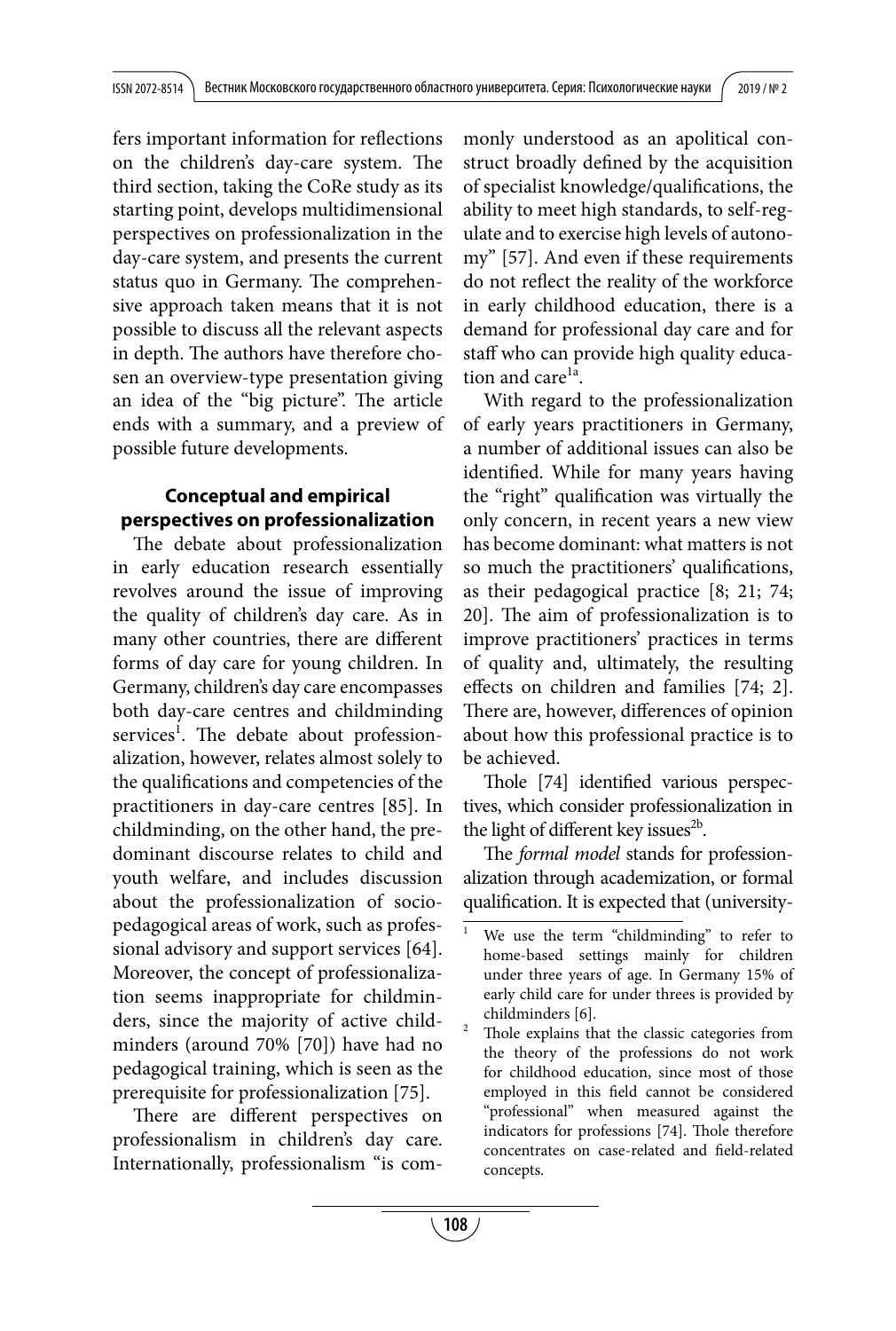level) education and training will create the prerequisites for competent practitioners, who will in turn contribute to high quality practices [76]. Empirical studies from the Anglo-American world, however, are unclear on this issue. While research findings from the English project "Effective Provision of Pre-School Education" (EPPE) report positive effects of practitioners' level of education on the quality of pedagogical processes [73], Early et al. [29] suggest that it is the relevance of the training, regardless of the level of the qualification, that leads to high process quality. There are as yet no German studies that are able to cast light on this matter, and it is not known to what extent these findings can be transferred to the German situation [2]. In the German debate, the current assumption is that collaboration between graduates from universities and vocational schools contributes to higher quality. Against this background, the Aktionsrat Bildung ('Action Committee for Education') calls for the discontinuation of training in vocational schools in the medium to long term [2]. Given the shortage of staff, however, and the low number of graduates from degree courses in early childhood education, this scenario still seems to be some way off [62].

These remarks refer to the institutional side of children's day care. By way of contrast, childminders have, on average, a considerably lower level of formal qualification. However, empirical studies on pedagogical quality and child development parameters have so far shown them to be on a par with day-care centres. The NUBBEK study [77], for example, compared descriptive results from childminding services and nursery groups, taking into account criteria relating to the measurement instruments implemented, and found hardly any difference in the level of pedagogical quality. Both centre-based and home-based settings achieved medium-level scores for pedagogical quality. In seeking a possible reason for this, the authors point to a possible over-representation of "larger childminding facilities and childminding facilities with higher pedagogical qualifications" [77, p. 15]. This finding is somewhat confusing, given that the proportion of carers with pedagogical training is much higher among day-care staff than childminders.

The confusion increases if we look at the studies by Ahnert [1] and Ahnert et al. (2012). These were able to demonstrate that children cared for by a childminder showed significantly higher values for attachment quality, and, on average, higher values for cognitive development, than children in centre-based settings with fully trained educators (*Erzieher / Erzieherinnen*). The surprising thing here is that the good results of children cared for by childminders may have quite different causes, since the sample used by Ahnert (2010) and Ahnert et al. (2012) included various types of childminder in comparably sized samples. Thus this result cannot be ascribed solely to the degree of professionalization or qualification of the childminders studied.

These findings suggest that there is some doubt about the appropriateness of qualification as a predictor of pedagogical quality. Since the debate has now moved from qualifications to the competencies of early years practitioners and childminders, the formal model of professionalization can be regarded as outdated with regard to quality-related matters.

Another perspective on professionalization is offered by the *indicator-based model of professionalization*, which has its roots in the sociological theory of the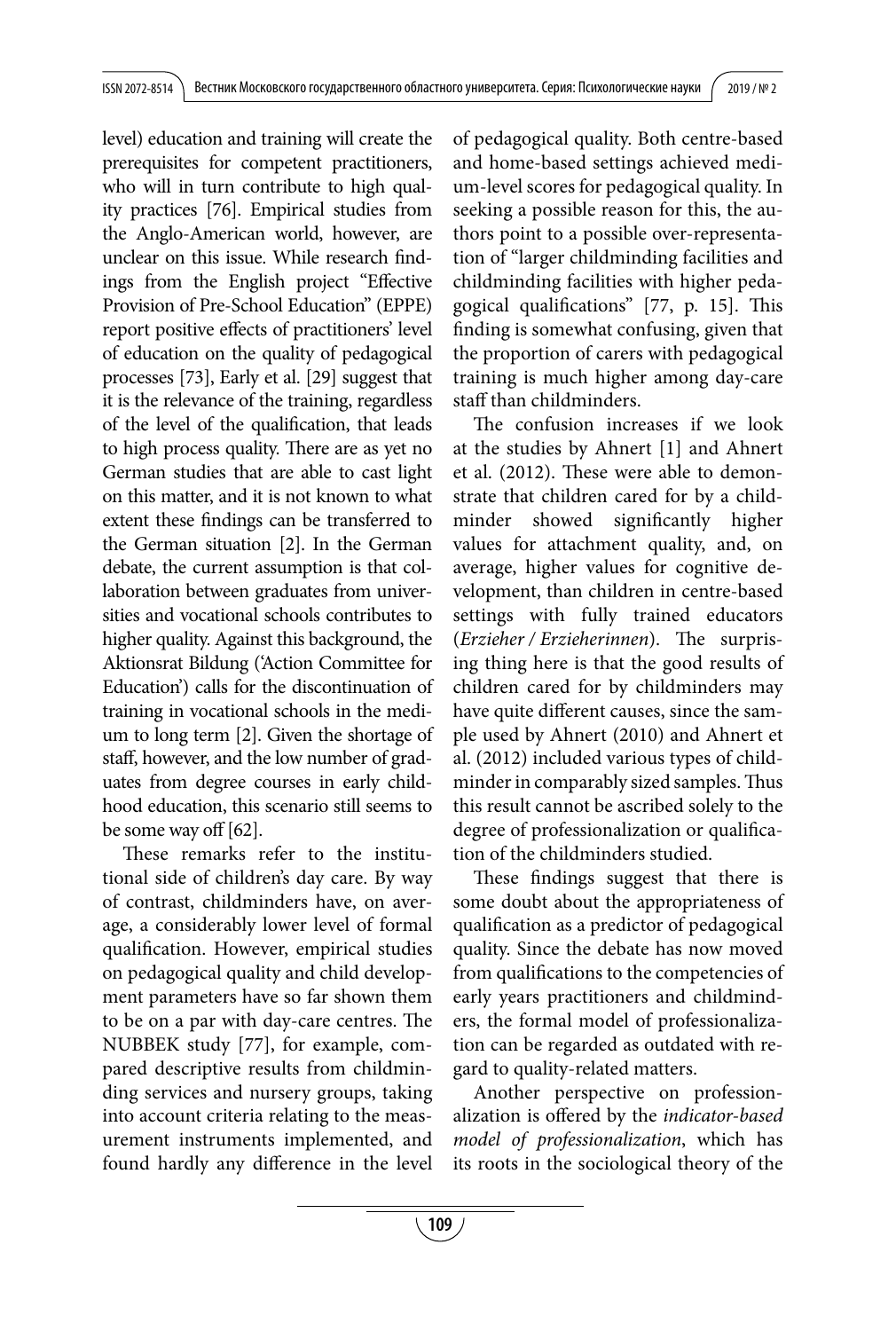professions. This model points to a process of professionalization extending over four phases: the activity is first defined as a distinct occupation or vocation (*Verberuflichung*), then as a subject or discipline (*Verfachlichung*), then academized and professionalized [74]. With reference to the classic theory of the professions developed by Parsons, indicators are identified which are attained in the process of professionalization and which lead to the emergence of a profession. Indicators include academic training, access barriers, agreed professional ethics, the presence of a professional organization, and a high societal status [24; 22]. A process of professionalization is considered to be complete when "people with a relevant academic qualification" [74], i.e. a degree in child pedagogy or social pedagogy, have interpretive power over children's day-care facilities as an area of work. This indicator model is now also seen as unsuitable, since it refers to the concept of a profession whose existence is a matter of fundamental doubt in modern societies [71; 40].

This model needs to be distinguished from *case-related and field-related models of professionalization* or *pragmatic models of professionalization* [76], which measure the degree of professionalism on the basis of practitioners' self-reported levels of expertise. Here the autonomy of the practitioners is emphasized, and pedagogical interactions take centre stage Examples for such approaches are the studies of Beher and Walter [12] and Cloos [21]. Mention should also be made of evidence-based or efficiency-based models of professionalization, which focus on the effectiveness of pedagogical practice or its efficiency and economic viability, in terms of cost-benefit ratios. These perspectives, however, do not advance us any further with regard to the improvement of quality, especially process quality [74; 76].

Lastly, Thole [76] mentions *models of professionalization based on competence diagnosis*. In these, particular characteristics of competence are understood as elements of professionalism. Here competency profiles serve as reference points; these are developed on a theoretical basis and show, on various discipline-related levels, what skills are needed by practitioners in order to cope with the demands made of them [32; 42]. The competency profiles, however, are idealistic descriptions and lists of what are initially "rigid" competency requirements, which may or may not be relevant in the situative practice of pedagogical activity. In the end it is only in performance, i.e. in the practitioners' actions in a concrete situation, that it becomes evident to what extent these theoretically defined competencies are actually used by practitioners, and what type of competencies have what effects in the specific situation. For this, one would need to assess practitioners' competencies in specific situations, and investigate what competencies actually lead to higher quality. So far, however, there are few instruments available for early education research (cf project *"Kompetenzbasierte Prьfungs- und Feedbackverfahren in unterschiedlichen frьhpдdagogischen Aus- und Weiterbildungsstrukturen"* ("*Competencebased testing and feedback procedures in different early childhood training and professional development structures"*).

Mention should also be made of *evidence-based* or *efficiency-based models of professionalization,* which focus on the effectiveness of pedagogical practice or its efficiency and economic viability, in terms of cost-benefit ratios. These perspectives,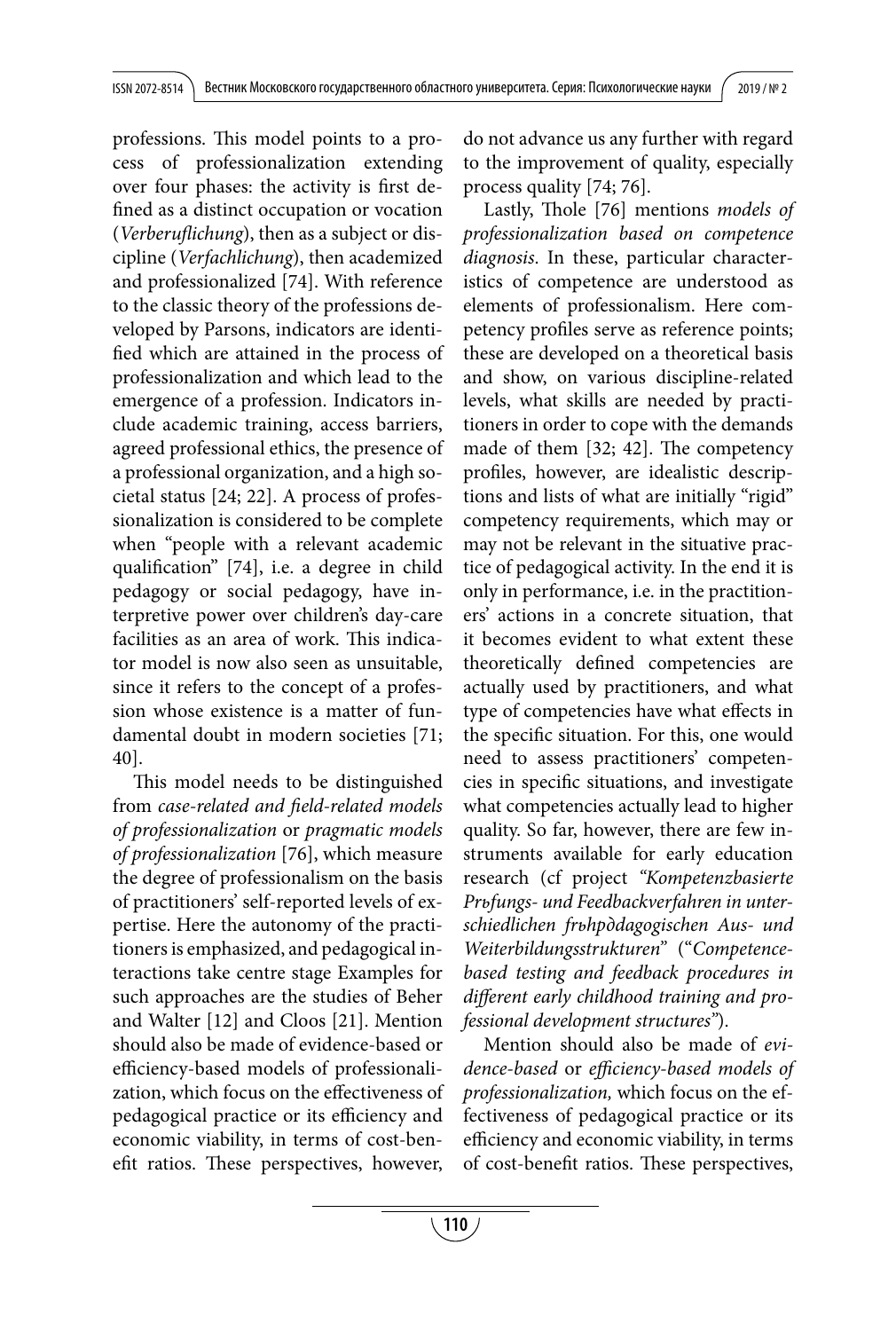however, do not advance us any further with regard to the improvement of quality, especially process quality [74; 75]. The quality model devised by Tietze et al. [79; 80] is an example of an evidence-based model of professionalization, since it uses an evaluation concept to determine the quality in the day-care centres, and develops suggestions for improvement based on the result. This is then understood as a professionalization strategy.

It is striking that the majority of models of professionalization focus entirely on the practitioners as the key factor for improving quality in children's day-care centres. There are now clear indications, however, that the quality of pedagogical practice depends on a number of factors.

#### **Competent day-care systems: The CoRe study**

The CoRe project [84; 85] engaged in a multidimensional examination of professionalism and professionalization in the field of children's day care. The central question was what a competent day-care system would have to be like in order to ensure high quality. An empirical trans-European comparison of systems of early childhood education and care was used to identify core aspects of a competent system, aspects that may be helpful for the professionalization of the day-care system in Germany.

Four levels were identified:

- individual level
- institutional and team level
- inter-institutional level
- political level [85].

The authors point out that the individual level, i.e. the competencies of early years practitioners, has considerable importance for the quality of the system. They also stress, however, that the quality of the practitioners can only develop to its full potential in a system that is "competent" [85]. A competent system emphasizes reciprocal relationships between individuals, teams, institutions and the political level. The study therefore highlights conditions and support structures which the early years practitioners need to be able to rely on if they are to deal responsibly and competently with the needs of children and parents [84]. With this understanding of competence, they expand the prevailing individualized concept of competence to include an institutional, inter-institutional and political level. The core element of a competent system, then, is a focus on the different needs of those involved in this system (parents, society, and politics). An improvement in quality has to relate to the whole system [85].

This broader understanding is described in terms of new areas of competence, which indicate that competence goes beyond individual stores of knowledge, skills, motivations etc. The authors stress that "a key finding of CoRe is that 'competence' in the early childhood education and care context has to be understood as a characteristic of the entire early childhood system" [85]. In order to be able to describe the competence of the system, Urban et al. developed the categories of "knowledge, practices and values", which are relevant for all the levels. They explain this decision as follows: "by referring to practices instead of skills we intend to distance ourselves from a technical conceptualisation of educational work (do I do things right?) to move toward its intrinsically reflective nature (do I do the right things?). Similarly, by referring to values instead of attitudes we intend to distance ourselves from an 'individualised' conceptualisation of ECEC purposes to move toward a vision of early childhood education that under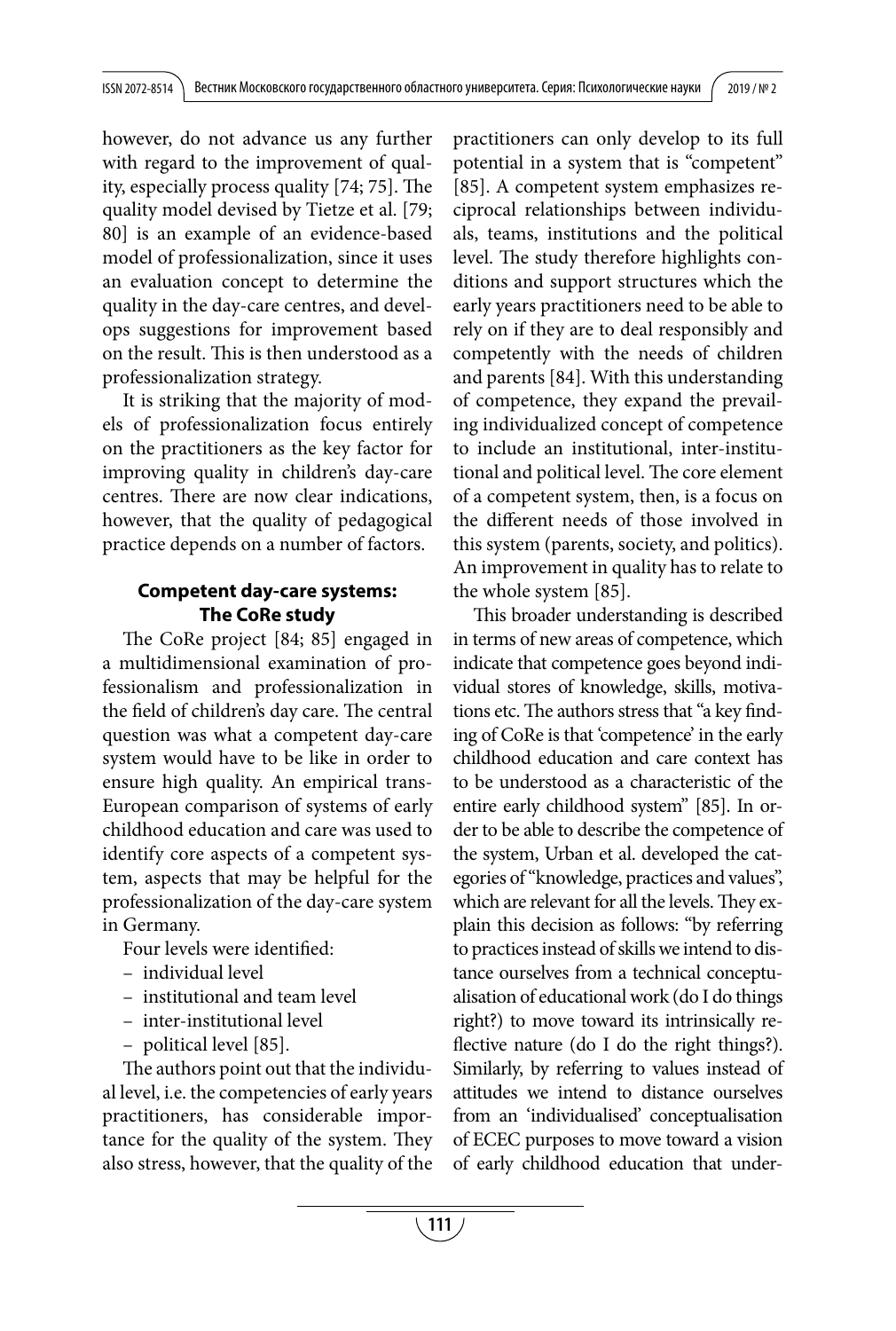pins negotiated goals and collective aspirations" [85]. One advantage of a thus-defined 'competent' system is that it allows nuanced approaches to children's day-care systems, transparent approaches that can take into account local and regional conditions and give nuanced descriptions of suitable places for children and families [84]. This expanded view of the day-care system (1) focuses attention on the connections between individual, organization and institution, and on the political dimensions that define them, and (2) points to the related needs in terms of knowledge, practice and areas of values. The CoRe study therefore emphasizes the fact that quality in early childhood education and care depends on much more than the competencies of the practitioners.

These are the central findings of the CoRe study, and the key elements of a competent system:

1. Children's day-care systems develop into competent systems when a coherent public policy is operating in the background, based on cooperation with the most important interest groups. In addition to this, it is easier for a system focused on the common good to reach a high level of professionalism [85].

2. Curricula and competency profiles help to ensure that there is discussion about the values, purpose, aims and content of education and training. National qualifications frameworks standardize training and professional development, as well as informal learning [84].

3. Precarious employment situations have a detrimental effect on individual learning and therefore on the professionalization of the field. "The quality of the workforce cannot be reduced to the sum of the individuals' competences. … Among the more salient aspects of systemic conditions that allow for competence systems to flourish are good working conditions that reduce turnover of staff and continuous pedagogical support, aiming at documenting practice, critically reflecting upon it, and co-constructing 6 pedagogy as an alternation between theory and practice. This requires time, team collaboration and continuous pedagogical support" [85].

4. Unitary childcare systems foster coherent policies, greater professionalism, higher qualifications and higher wages. The CoRe study also shows that educational practitioners with a broad focus have a deeper understanding of the subject matter than specialist practitioners. The Danish *paedagoger* are cited as an example: they complete a socio-pedagogically oriented bachelor-level course and are trained to work with both children and adults, potentially ranging in age from 0 to 99 [84].

5. There is empirical evidence that investments in education and training are effective if they are followed by ongoing professional development or professional advice and support from well-trained staff [84]. "Continuous professional development, accompanied by specially qualified staff needs to take place over extended periods of time and to be focused on transforming collective and individual practices" [84].

6. The majority of early childhood practitioners are still female, suggesting that there is a widespread belief that care work is women's work. The long-term goal should be to raise the proportion of men in childcare systems to 10% [85].

The following section examines the various levels of a competent system, and looks at empirical studies to find evidence of competence in the German day-care system.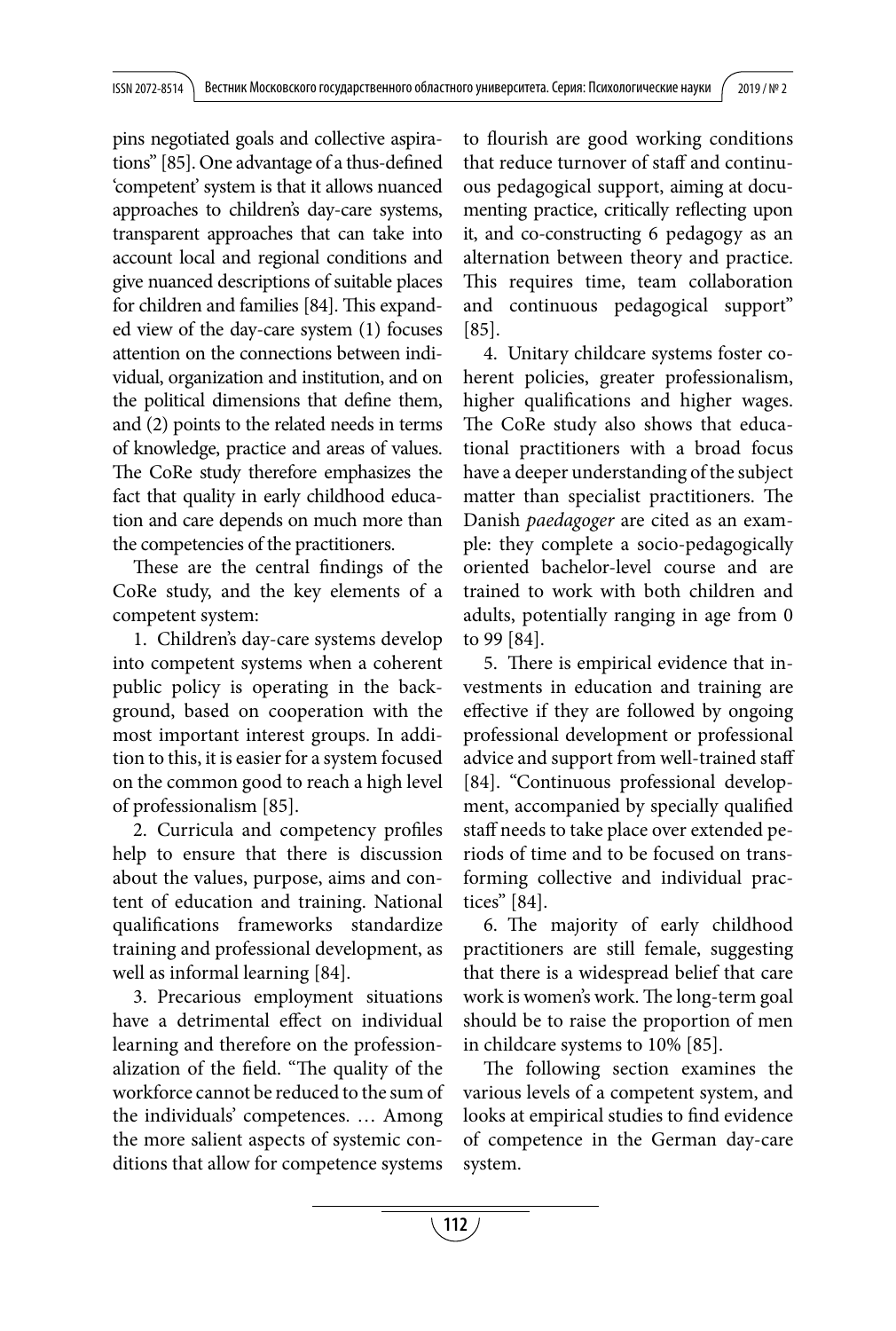#### **Professionalization in the context of a multidimensional system**

It has become clear by now that professionalization, in the area of children's day care, goes far beyond the level of qualifications, and that different dimensions of the system need to be taken into account. This section deals in turn with each of the levels that have been found to be important, and discusses – with reference to empirical studies – selected issues related to the situation of children's day care in Germany, issues that the authors see as influencing the pedagogical actions of practitioners.

## **• Individual level: pedagogical practice, biography and competence**

In recent years many efforts have been made in Germany to improve or extend the qualifications and competencies of early years practitioners. 3 In 2004, bachelor's degrees in early childhood education were introduced because of different reasons. One of them was to raise the formal level of qualification of employees in day-care centres in Germany, because it was lower than that in most other European countries [56]. What the OECD study did not take into account was the fact that, in most other European countries, day-care centres employ not just practitioners with bachelor-level training, but also assistants with a much lower level of training or none at all [33; 85]. In Germany, аs already suggested above, the discussion here refers to individuals with specialist pedagogical training.

7 care facilities employ *Erzieher* and *Erzieherinnen* with three-year training<sup>1c</sup>. Just under 70% of those employed in children's day-care centres have completed this training [6]. Furthermore, this is a broad-spectrum training programme, which, according to Urban et al. [84], might help to achieve a higher pedagogical quality than practitioners who have specialized in early childhood education.

The individual level is also important in political terms, as shown by the efforts to expand the current qualifications landscape: the framework curricula for *Erzieher/innen* have been revised and translated into a competence-oriented format [7; 44]. Along with this, part-time programmes of study have been established to give trained *Erzieher/innen* the opportunity to gain further qualifications while they work. There have also been calls to abolish courses for *Kinderpfleger/innen* (childcare workers) or *Sozialassistent/innen* ('social assistants'), the second-largest group of employees in this field at nearly 14% [6; 2]. In addition to this, there are numerous professional development initiatives and projects, designed to extend and improve the competencies of the practitioners employed in day care. There is, however, no coherent system of training and professional development for the practitioners in day-care centres; no system in which the qualification profiles earned are integrated and build on each other. There have also been major changes in the childminding sector in recent years, thanks to the Aktionsprogramm Kindertagespflege (Action Programme for Childminding), funded by the Federal Ministry of Family Affairs, Senior Citizens, Women and Youth – even if there are as yet few binding guidelines for qualifications in the individual federal states [58].

These activities show that a great deal of attention is being paid to early years practitioners and their training. On the

The actual training lasts three years in most cases, based on a two-year preliminary qualification. It's a post-secondary qualification, beginning at minimum age 18, whereas the upper secondary models begin at an earlier age.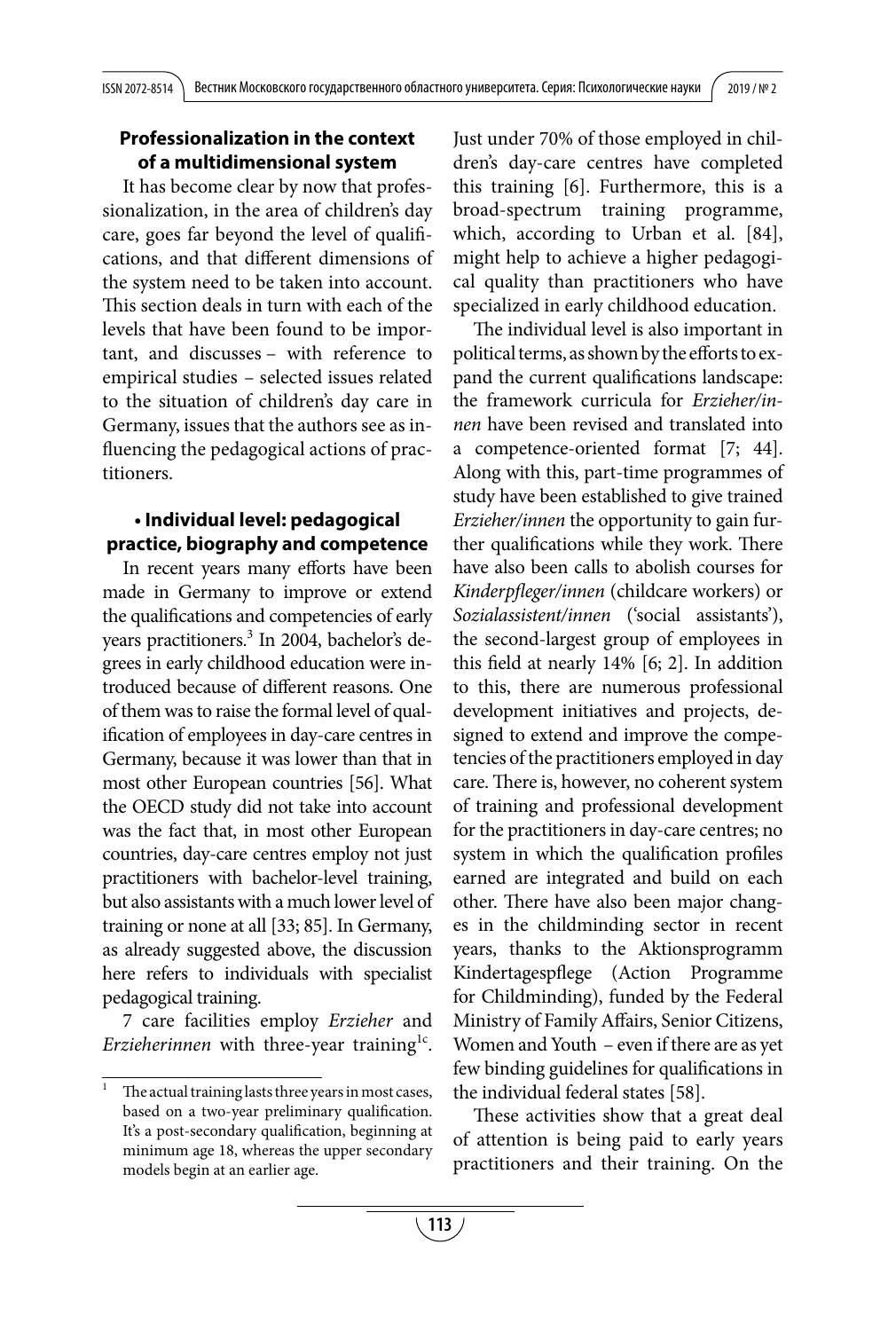basis of the current state of research, the extent to which pathways of mainly academic training and professional development are able to increase the quality of pedagogical practice remains largely unknown. As shown above, the level of formal qualification alone is no guarantee. Several studies refer to the positive self-assessment of *Erzieher/innen* with regard to the professional responsibilities facing them [39; 3; 21]. However, they feel increasingly unprepared when they have to cope with tasks outside everyday work issues [26; 74]. The explanation offered for this discrepancy is insufficient reflexive analysis of the connections between biographically shaped areas of knowledge and ability, and the academic forms of knowledge of early years practitioners [48; 21; 74]. These need to be initiated within the framework of (university-level) education and training, and supported within the framework of processes leading into and accompanying practice – as a kind of occupational or professional socialization. We should also bear in mind that with only an estimated 1000 universityeducated (BA) graduates per year, as opposed to roughly 19,000 graduates from vocational schools, those with university degrees make up only a small proportion of the total of 310,000 *Erzieher/innen* working in children's day care [61]; it can therefore be assumed "that the volume of academically trained practitioners in evidence so far will not, in the foreseeable future, change the field in qualitative terms, let alone in quantitative terms" [61, p. 26].

Furthermore, there are other factors that influence the degree to which early years practitioners are actually able to develop competencies and show their effects. After all, practitioners are individuals who are not only socialized through their training and professional practice, but whose practice is also shaped by personal beliefs and biographical experiences. These can sometimes override the professional socialization related to their qualifications and their work. Thus there are several indications that practitioners' pedagogical orientations and attitudes are, on the one hand, embedded in underlying personality dispositions. Due to their biographical character, these are relatively stable [26; 21; 74]. On the other hand, it has become clear that this connection may be more dynamic than previously supposed, and that certain "background variables" (such as value judgements) can have an impact on pedagogical orientations [53]. Studies on teachers' processes of assessment and selection suggest that attempts are made to compensate for a lack of institutional and professional framing with individual moral judgements – particularly in challenging situations and dilemmas [51; 5]. These findings indicate that, as well as the practitioners themselves, the underlying conditions can play an important part in professionalization, even in children's day care.

A further difficulty when considering competencies with a view to increasing the professionalism of practitioners is the question of where – along what lines – professionalism can manifest itself, between intuitive and intentional pedagogical practice. This question still seems largely unresolved, even if certain forms of knowledge are widely regarded as necessary [48]. Fundamental connections have already been pointed out several times [54]. Of particular interest in this context are the insights from biographical research on the connection between biographical processes and processes of system regulation in the welfare state. For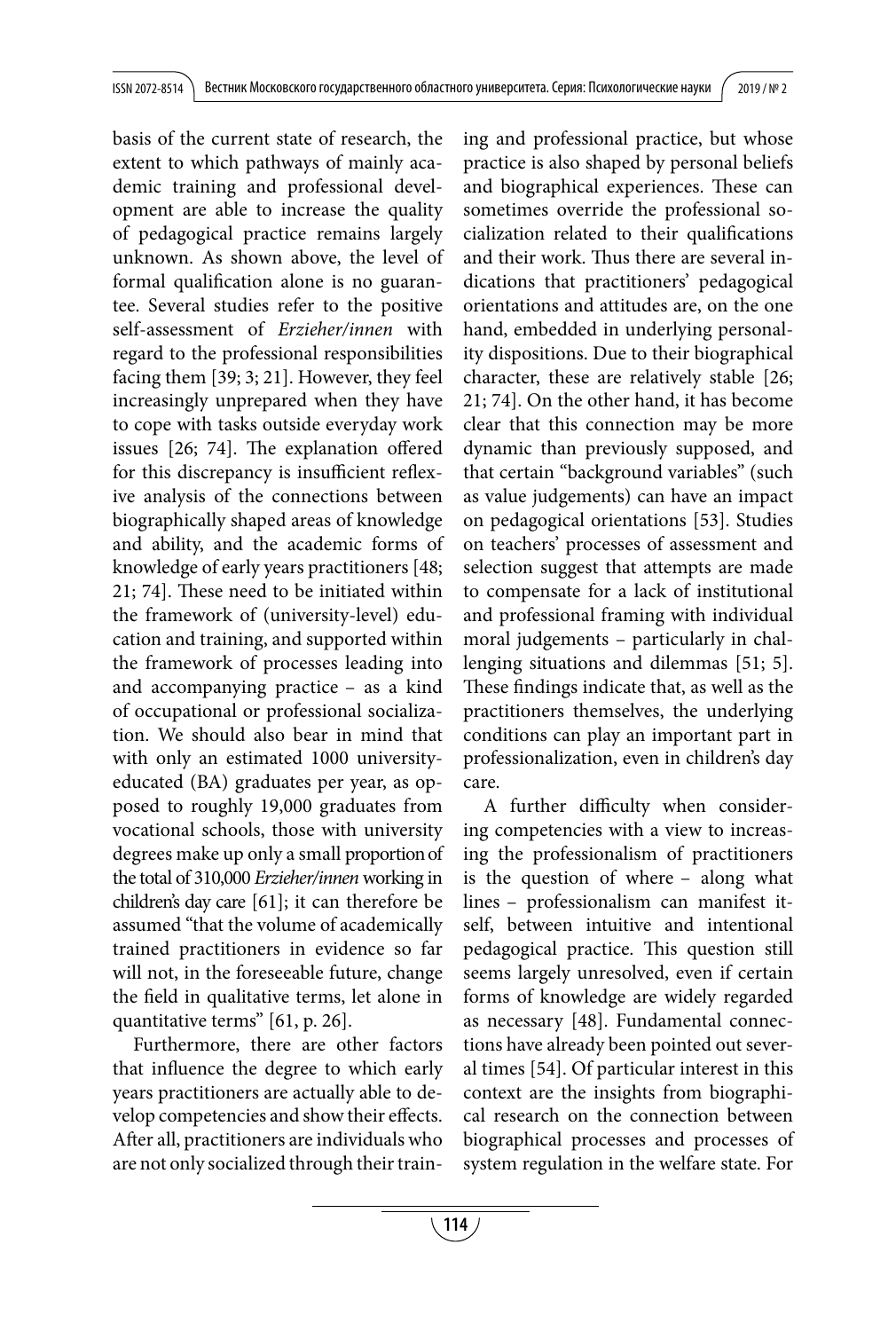example, Mayer and Mьller [52], starting from Kohli's concept of the "institutionalized life course" [46; 47], argue that the life course is structured to a considerable extent by the services offered by the welfare state, which sets up institutionalized programmes of education and stateaccredited training courses, shapes careers through wage-setting mechanisms, or establishes social security systems.

This not only sheds light on the individual level of professionalization and its relationship to biographical and personal dimensions of the practitioner, but also encourages us to look at different levels of the system, within which practitioners can operate and, in various ways, develop and use their competencies [26].

#### **• Institutional and team level: work structures and operating conditions**

It is now considered beyond dispute that professional pedagogical practice is dependent on a structural or institutional framework [84]. Thus it has been shown a number of times that favourable structural dimensions, such as small groups or a low number of children per care practitioner, have a positive effect on the quality of pedagogical processes [30; 49; 59]. It has also been pointed out, however, that structures only have effects on pedagogical processes through the intermediary 9 of the practitioners; they therefore cannot explain more than half of the variance in pedagogical quality [77]. Wertfein et al. [88] were able to show these mediating effects of the team in a recent study; they point out that closely coordinated and collaborative working methods in the team have positive effects on the interactive behaviour of practitioners towards children, but that no independent influence of underlying structures on the quality of interaction could be observed. With regard to work methods in teams, we should also bear in mind the insight from Cloos [21] on dynamics and practices of differentiation within teams; it can be assumed that these will also have an impact on the solidarity and the atmosphere among staff.

Another factor seen as having a significant impact on quality is the management of children's day-care centres [2; 87]. Although there have as yet been few empirical studies on this issue, and although there are a wide range of opinions on the prerequisites for taking on a managing role in day-care centres [72; 15; 11], it can be assumed that management plays a major role in determining the practice and culture in the centres. Moreover, the Aktionsrat Bildung observes, referring to the EPPE study, that "the higher the qualification …, especially of those managing the centres, the higher the observed quality of support in the centres, and the greater the developmental progress made by the children" [2]. For the German situation, there are as yet no studies on the influence of management on pedagogical quality and teamwork.

A good team atmosphere, as shown by Viernickel & Voss [86] in the Stege study, is a significant protective factor against health problems in day-care centres, to which early years practitioners are considerably more vulnerable, on average, than women of the same age with the same education in the German population as a whole. The increase in physical and mental stress, and the risk of a reduction in work capacity are, according to the authors, clearly correlated (factor 2-2.5) with unfavourable structural conditions such as poor financial and spatial resources, poor ergonomic working conditions, chronic time pressure, constantly increas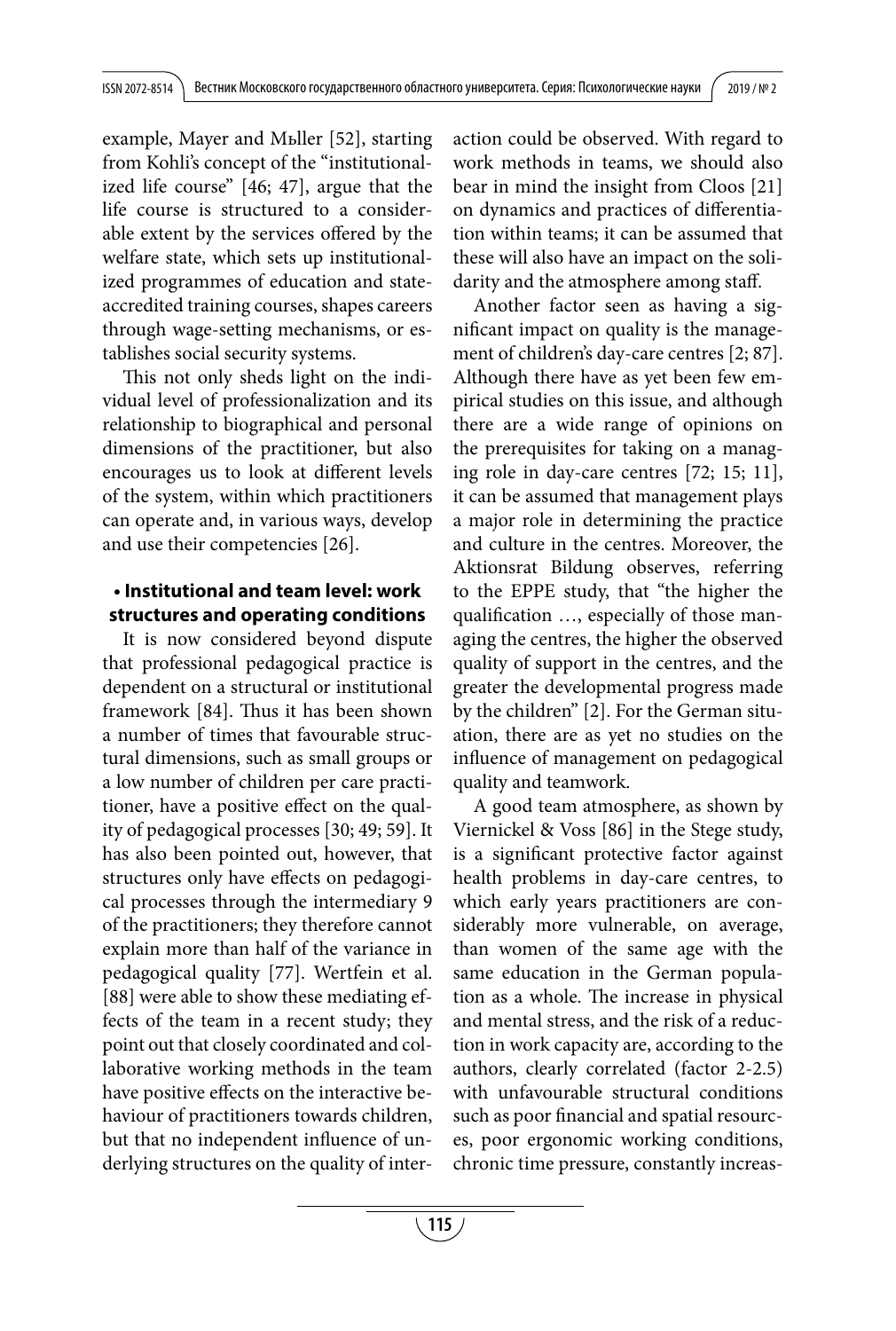ing work requirements, or exposure to excessive noise. Barthel et al. [9] also refer to increased health and stress issues, taking into account the different priorities in day nurseries and kindergartens.

It therefore seems natural to assume that persistently unfavourable work conditions and structural conditions have a particularly negative impact on team structures and pedagogical processes. Urban et al. [85] also emphasize the importance of "good working conditions", pointing to the importance of stable, longestablished teams, and a low level of staff turnover. In a recent study, Viernickel et al. [87] also allude to the relative dissatisfaction of early years practitioners with regard to the number of children per group and the staff-child ratios in the centres (earlier mention of this in Kahle 1999 [41]). In the Aqua study, Schreyer et al. [68] similarly point to a link between growing dissatisfaction with work and poor working and / or employment conditions. They also show that good working conditions can have a positive effect on job satisfaction and reduce perceptions of stress. A further factor contributing towards stressful working conditions lies in the time constraints facing practitioners. Practitioners surveyed in the Stege study felt that the formally allocated time for indirect pedagogical tasks such as parent conferences or documentation was too short [86]. This is not surprising considering the staffing ratios in day-care centres, which in some cases are far above the recommended level [13].

## **• Inter-institutional level: funding bodies, collaboration and professional support**

Tietze & Lee [78], in their expanded quality model, have already pointed out factors relevant for quality which lie outside the internal space of the day-care centres. They assume that certain broader contexts serve as mediating variables between structural, orientation and process quality. This may be understood to include, for example, the way funding bodies, collaborative and network relationships, and external advice and support influence the pedagogical practice of the practitioners.

The service providers *(Trдger)* and funding bodies which operate day-care centres play an important role at the inter-institutional level. The funding bodies shape the structural conditions and the pedagogical programme of the day-care centres, and select the staff. So it is these bodies that determine the composition of the staff and the occupational groups represented, thus influencing the development of the field [43]. In Germany, there is a very heterogeneous mix of public (34%) and independent youth welfare funding bodies (66%), each of which has a different "degree of professionalization" (cf. [6]). It can be assumed that the quality of the practitioners' practices is also influenced by the ideological and normative priorities of the funding body. At the same time, practitioners bring their personal beliefs into the facility, and may espouse different values to the funding body. This can, as shown in a study in Protestant daycare centres, have a negative impact on their self-understanding, their work motivation, and their support for religious education and care [27; 28].

With regard to collaboration, Section 22a of the German Social Code VIII (SGB VIII) stipulates that public funding bodies are obliged to ensure collaboration between practitioners in day-care centres and various social and public institutions,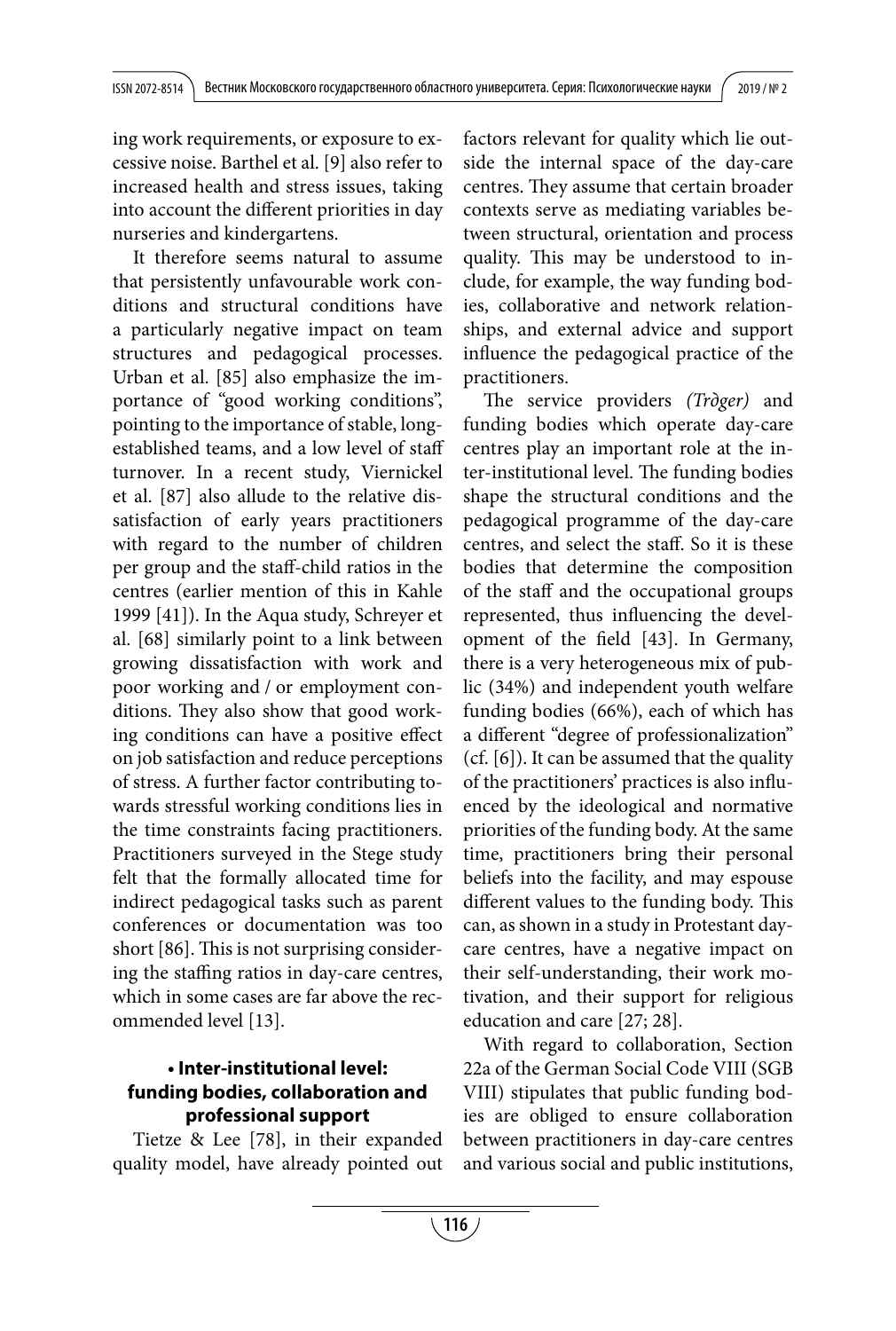as well as the local community, in order to be able to provide services that meet the needs of children and families. Van Santen [63] shows, however, that more than a third of facilities (37 %) do not offer any services targeting families or the local community, beyond the education and care of children. This can be seen as an area in need of improvement, especially as – given the heightened expectations of children's day care and the changes in society – inclusive and collaborative concepts are currently regarded as the best way forward (Schoyerer/van Santen under review). These include expanding the functions of day-care centres, in response to the needs of the local community ("family centres"), or centralizing the management of day-care services within a locality or region. Beher and Walter [12], however, have pointed out that early years practitioners see themselves as lacking competence in creating and maintaining collaborative relationships with other facilities and actors in the local community. This is alarming, especially since the need to create an inclusive education system will place ever greater demands on collaborative relationships in the future [45].

External professional advice and support for children's day-care services can be seen as another facet of context quality. This is aimed at initiating, sustaining and developing quality, and is focused not just on giving individual advice to practitioners, but also on organizational issues, i.e. the system of funding bodies and the structural conditions associated with it [25; 67; 17]. Professional advisory services are provided by public or independent funding agencies with the aim of supporting the management of day-care centres, practitioners and educators, helping them to create services that are suitable for children and parents from a qualitative and organizational point of view, and to align these services with their statutory mandate. While an entitlement to professional support for the area of children's day-care centres can only be deduced indirectly from Section 22a of the German Social Code VIII (SGB VIII), professional advice and support for both childminders and parents or carers whose children are cared for by childminders is explicitly set out and regulated as a statutory obligation in Section 23 of the German Social Code VIII (SGB VIII).

However, the field of professional mentoring and support for children's day care is, in practice, very heterogeneous. A key feature is that these support services have to perform a large number of tasks with different priorities. The areas of work include day-care-related tasks in a narrower sense, such as giving advice and support on the management, or the conceptual and organizational development of day-care centres; coordinating, networking and improving the qualifications of practitioners; and quality assurance and quality management, as well as administration and monitoring [16; 50; 12]. Professional advice and support in the childminding sector has a similarly wide range of responsibilities [58], though it can be assumed that professional support for childminders has to provide additional services, in order to (1) give adequate information and advice to the mainly self-employed childminders, and (2) appropriately fulfil its official responsibility in connection with aptitude testing and the issuing of childminding licences [65; 19].

Professional advice and support can also refer to on-the-job support *(Praxisbegleitung),* but this is usually understood as an internal, collegial or super-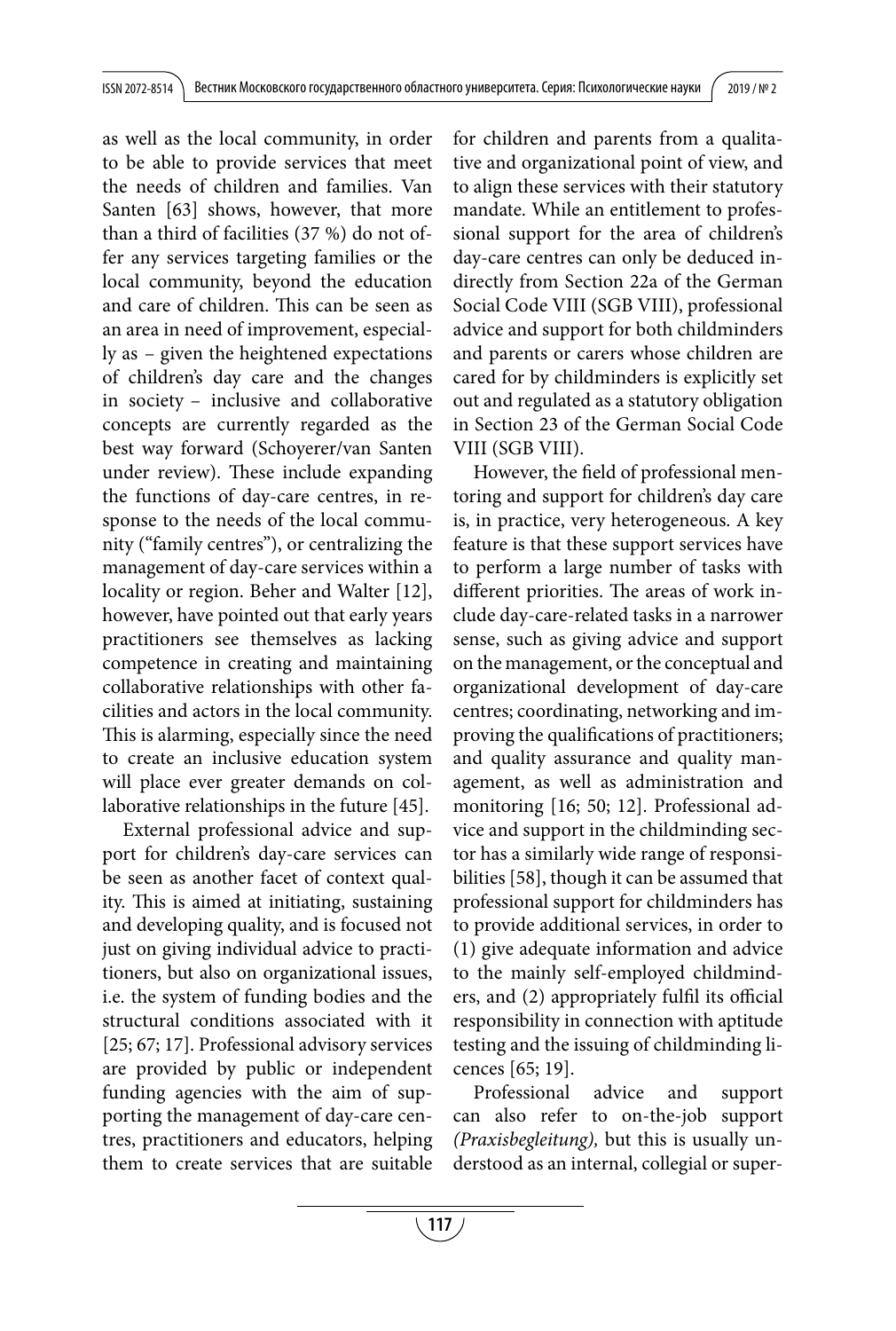visory service offered by day-care centres. So far there has been virtually no research in the German-speaking countries on the subject of professional support and its effects in the field of children's day care. A European meta-analysis has shown that training can improve the competency of the workforce [36]. American studies, however, suggest that coaching-style support for practitioners is the most effective form of continuous professional development, and brings about a lasting change in their practices. On-thejob professional support, however, is the most expensive, time-consuming, and resource-intensive form of professional development.

## **• Political level: workplace, status and occupation**

On the one hand, the underlying conditions for children's day care on an individual, institutional and inter-institutional level influence dimensions of pedagogical quality. On the other hand, these areas are for their part dependent on structures. This broader context includes, in particular, the level of agenda setting in sectoral policymaking, such as legal requirements on federal and state level, implementing regulations and bylaws, and financial and administrative guidelines. However, it is not possible within the framework of this article to refer to these aspects in any detail. The following section identifies aspects relating to the workplace, status and vocation of educators, aspects that underlie the structures of children's day care.

In general, a vocation is understood as a set of activities that

1. requires specific knowledge and skills (usually acquired through training),

2. serves to secure and maintain one's livelihood ("ensuring survival"), and

3. is intended to be a long-term occupation.

If we consider the current occupational situation of educators in children's day care in the light of these requirements, we find points of divergence, some of them substantial. This particularly applies to the area of childminding. Here, for example, discrepancies are visible in relation to the demand for specialized knowledge and skills. In 2013, 32% of the active childminders in the public childminding system had had some form of pedagogical training, with 14% of these having trained as *Erzieher / innen* [70]. Another disparity appears when it comes to the question of earning a living. Taking into account considerable variation in the remuneration of childminders, on the level of the youth welfare office [69], childminding cannot necessarily secure one's livelihood, even if the childminder takes in the maximum number of five children [67]. Lastly, the requirement that a vocation should be a long-term activity is threatened by (regionally varying) fluctuation among childminders [58], though a high level of turnover is not only a problem for childminding services, but affects the early childhood sector as a whole. Childminding can thus be regarded – taking into account its diversification regarding forms and activity profiles – as being in the process of becoming a vocation (*Verberuflichung*), though it is not equally far advanced in all areas.

But even for the occupational situation of early years practitioners in children's day-care centres, not all the requirements of a vocation in the sense described above have been fulfilled. Fuchs-Rechlin [34] has pointed out that in recent years fixed-term contracts for *Erzieher / innen*  have increased disproportionately. This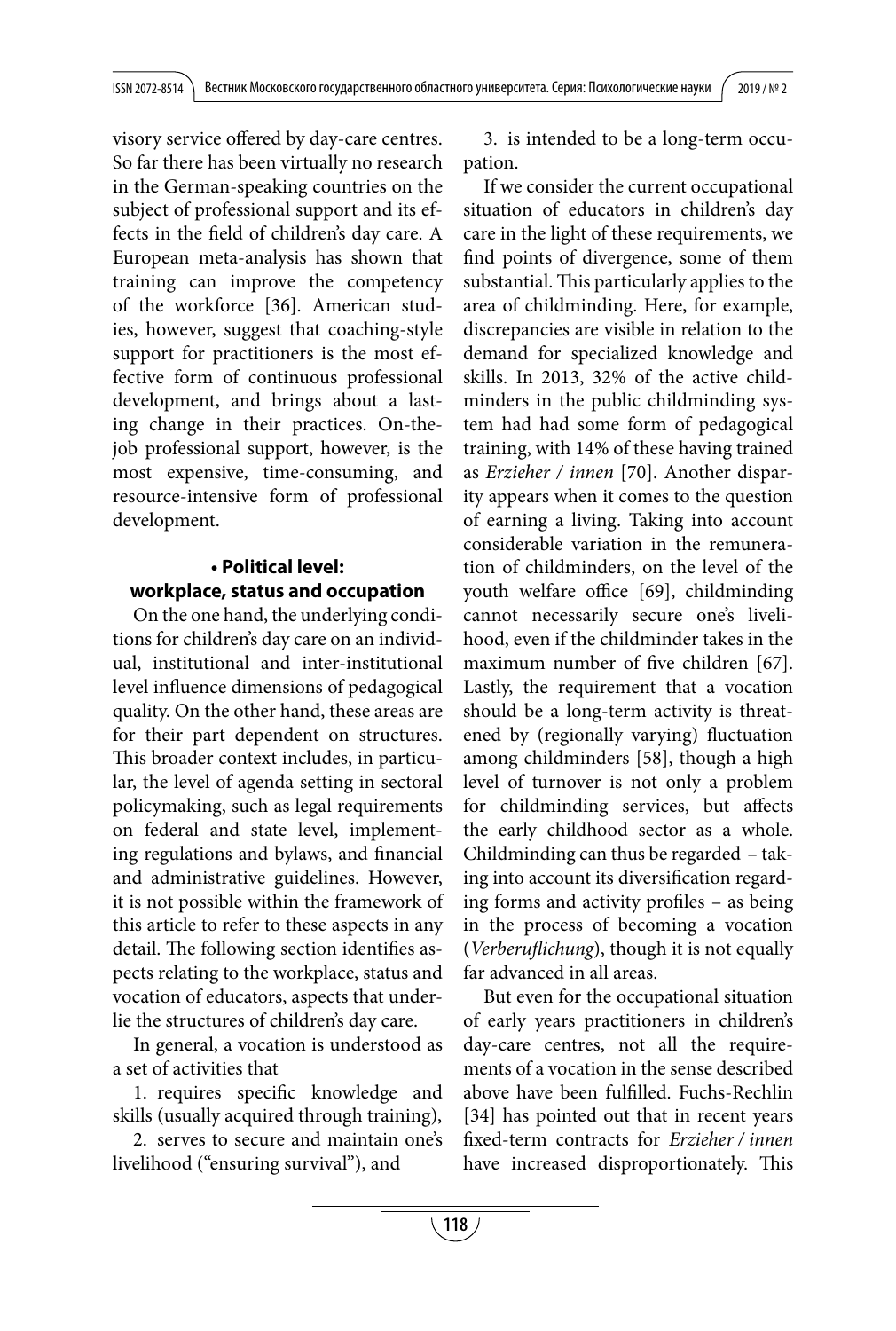development is contrary to the wishes of *Erzieher / innen*, who regard secure, permanent employment as the most important aspect of a "good job" [35]. Besides this, atypical forms of employment such as contracts for less than 21 hours per week or marginal employment (*geringfьgige Beschдftigungen*) are on the increase, especially in the western states of Germany. This is precarious, insofar as one cannot earn enough to live on with a part-time job. A further factor is the calculation of staff resources on the basis of parents' bookings – it seems to be common practice to base this calculation partly on the number of hours booked. The practitioners employed in day-care centres can therefore only plan one year ahead, since bookings can change from year to year.

*Erzieher/innen* and *Kinderpfleger/innen*  with full-time jobs, however, can generally earn their own living, which puts them in a better economic position than working women as a whole [34]. Nonetheless, only 25% of practitioners are satisfied with the level of their income, while nearly half (49%) state that they are somewhat or completely dissatisfied [65; 86]. In 2012, 36 % of pedagogical staff was working full time, i. e. 38.5 or more hours per week, 17% were working 32 to 38.5 hours per week, and just under half of practitioners were working fewer than 32 hours per week [65].

## **Summary and conclusion**

In view of the increased demands made on children's day-care services, it has become apparent that professionalization in children's day care needs to be conceived more broadly than has hitherto been the case. It has become clear here that professionalization goes far beyond the individual competencies of practitioners, and addresses structures and conditions that imply collective societal responsibility. The concept of professionalization from the CoRe project, which is taken as the basis for this analysis, already takes into account various levels, but these have so far not been sufficiently related to each other. Up till now the individual competence of practitioners has often been considered in isolation, rather than in the context of underlying biographical, structural or organizational factors. It therefore seems worthwhile paying more attention in future to the structures at various levels of the system.

The levels derived from the CoRe study could be helpful when it comes to systematically assessing the influencing factors and inferring relationships between the levels and individuals. The Bundesarbeitsgemeinschaft "Bildung und Erziehung in der Kindheit e.V." (German Federal Working Group "Education and Care in Childhood") has adopted the idea of levels in its "Hamburg Declaration", identifying the requirements for the different levels (e.g. funding body and management, professional support, education and training) in order to further develop these [16].

In addition to this, there have been a number of developments in Germany which point in the same direction as the CoRe findings. These include the creation of competency profiles and qualification frameworks to lay the foundations for a coherent system of training and professional development. Moreover, a coordination unit entitled "Mдnner in Kitas" ("Men in Day Care") has been set up to try to attract more male practitioners to the field. Continuous professional development is now seen as important for maintaining the professionalism of practitioners, even if pro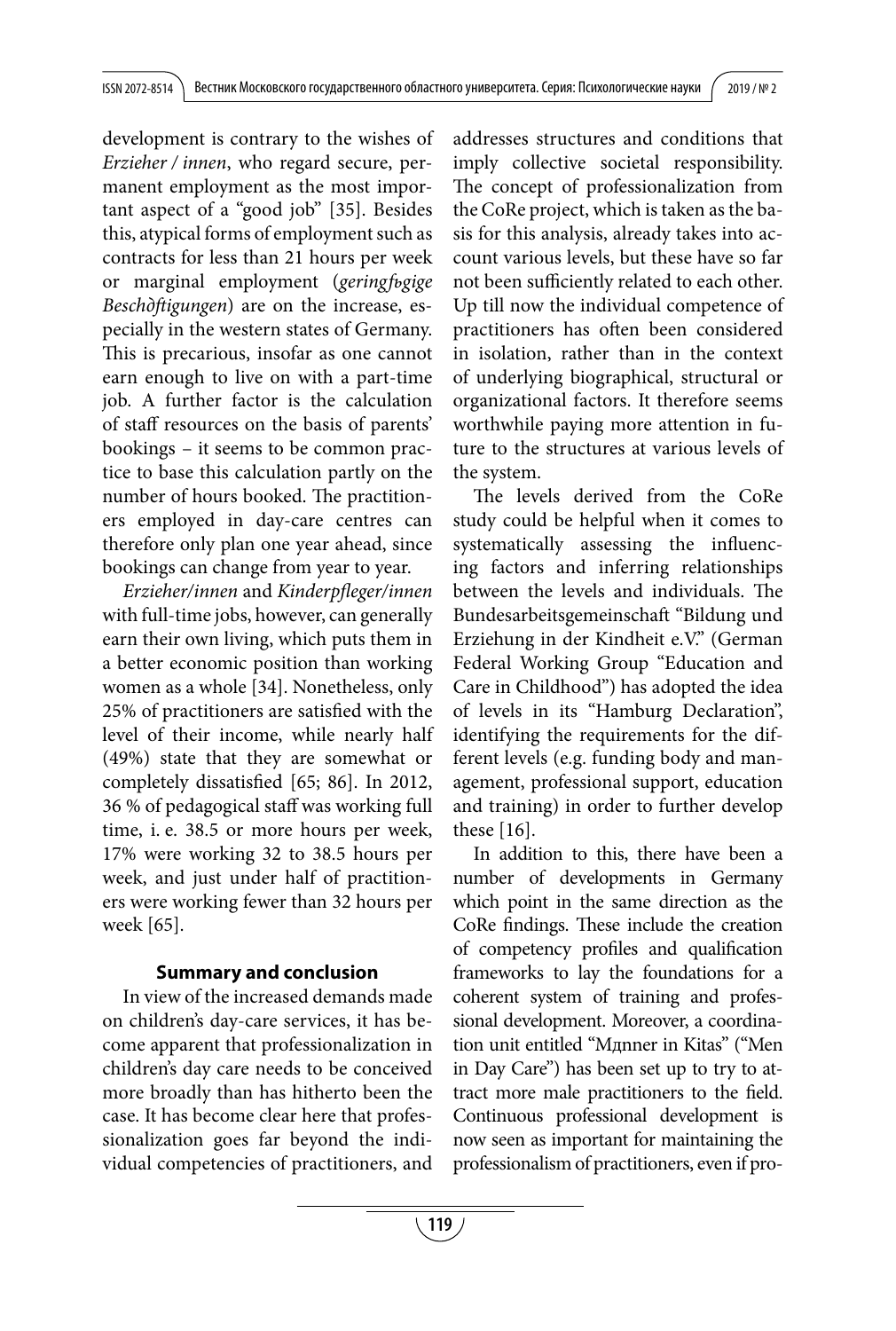fessional development courses are still too short and are seldom completed as a team [12]. There is, however, still a great need for action, particularly at the political level, if a coherent system of early childhood education and care with improved working conditions is to be achieved.

Even if the structures need to be taken more into account, the processes of education and care continue to take place in direct interaction between practitioners and children, whose competencies play a major role in shaping these processes. High-quality early childhood education and care can only develop when structures and actors work together, taking the needs of parents and children seriously. In this context it might be helpful to have a set of values, creating a common basis for children's day care and for professional ethics in early childhood education.

The main insight here is that, given the increased interest within society, there has never been a better time to push for a qualitative improvement in children's day care in Germany, even if the current focus is on the expansion of provision. This is an opportunity which cannot afford to be missed.

*Статья поступила в редакцию 04.03.2019 г.*

#### **REFERENCES**

- 1. Ahnert L. Wie viel Mutter braucht ein Kind. Bindung Bildung Betreuung: öffentlich und privat. Heidelberg, Spektrum Akademischer Verlag, 2010. 344 S.
- 2. Aktionsrat Bildung. *Professionalisierung in der Frühpädagogik*, 2012. Available at: http:// www.aktionsrat-bidung.de/fileadmin/Dokumente/Gutachten\_Professionalisierung\_in\_ der\_Fruehpaeda gogik.pdf (accessed: 28.08.2018).
- 3. Andermann H., Dippelhofer-Stiem B., Kahle I. ErzieherInnen vor dem. Eintritt in das Berufsleben. Zu ihren beruflichen Orientierungen und zur Beurteilung ihrer Ausbildung an der Fachschule für Sozialpädagogik. In: *Zeitschrift für Frauenforschung und Geschlechterstudien*, 1996, no. 14 (1+2), pp. 138–151.
- 4. Anders Y. Stichwort: Auswirkungen frühkindlicher institutioneller Betreuung und Bildung. In: *Zeitschrift für Erziehungswissenschaft und Geschlechterstudien*, 2013, no. 16 (2), pp. 237–275.
- 5. Arnold K.-H. Schulleistungsstudien und soziale Gerechtigkeit. In: *Zeitschrift für Pädagogik*, 2001, no. 47 (2), pp. 161–177.
- 6. Autorengruppe Bildungsberichterstattung. Ein indikatorengestützter Bericht mit einer Analyse zur Bildung von Menschen mit Behinderung. In: *Bildung in Deutschland 2014*. Bielefeld.
- 7. Autorengruppe Fachschulwesen. Qualifikationsprofil "Frühpädagogik" Fachschule/ Fachakademie, 2011. Available at: http://www.weiterbildungsinitiative.de/uploads/media/ WiFF\_Kooperationen\_1\_Quali fikationsprofil\_Internet.pdf (accessed: 28.08.2014).
- 8. Balluseck H. von. Frühpädagogik als Beruf und Profession. In: Balluseck H. von, ed. *Professionalisierung der Frühpädagogik: Perspektiven, Entwicklungen, Herausforderungen.*  Opladen, Barbara Budrich. 2008.
- 9. Barthel M., Harth D., Scholz-Minkwitz E., Endrulat S., Schröder M., Ehlert H. Betätigung und Stimme von Erziehern in der Krippe. Ein interdisziplinärer primärpräventiver Ansatz. In: *Prävention und Gesundheitsförderung*, 2014, no. 9 (2), pp. 130–137.
- 10. Begemann M.-C., Kaufhold G. Erstaunliche Befunde Ergebnisse einer U3-Vor-Ort-Elternbefragung. In: *KomDat*, 2012, no. 15 (3), pp. 7–10.
- 11. Beher K., Lange J. Kita-Leitung unter der Lupe. In: *TPS*, 2014, no. 2, pp. 14–17.
- 12. Beher K., Walter M. Bundesweite Befragung von Einrichtungsleitungen und Fachkräften in Kindertageseinrichtungen: Zehn Fragen – Zehn Antworten. WiFF Studien 15. In: *Qualifikationen und Weiterbildung frühpädagogischer Fachkräfte*. München, DJI, 2012.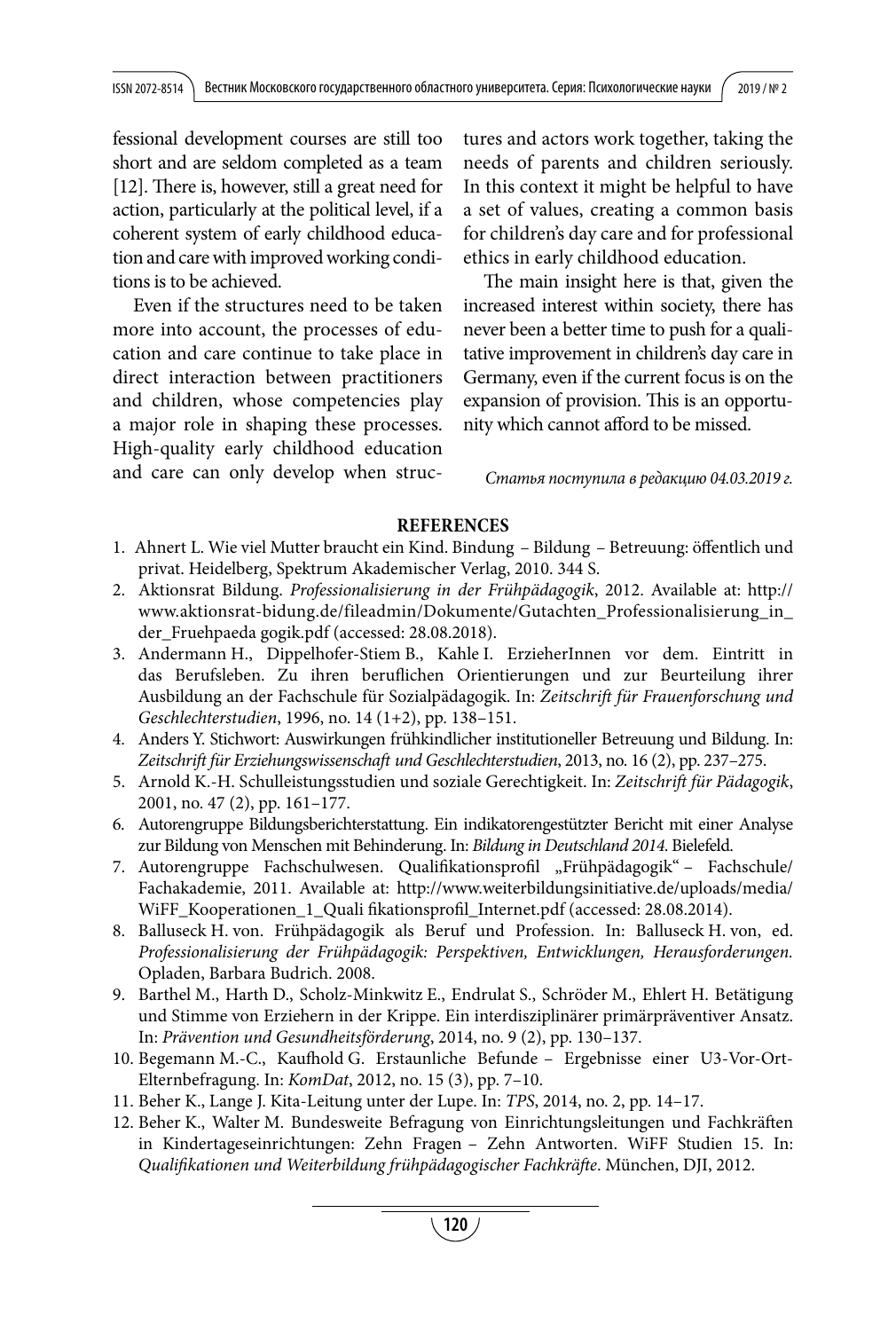- 13. Bertelsmann Stiftung. 7 Antworten der Bertelsmann Stiftung. Status quo, Handlungsbedarfe und Empfehlungen. Methodische Erläuterungen. Gütersloh. In: *Qualitätsausbau in KiTas. 7 Fragen zum Qualitätsausbau in deutschen KiTas*. 2014.
- 14. BKK Gesundheitsreport. In: *Gesundheit in Bewegung. Schwerpunkt Muskel- und Skeletterkrankungen*. Berlin, 2013.
- 15. Bock-Famulla K., Lange J. Länderreport Frühkindliche Bildungssysteme 2013. Transparenz schaffen – Governance stärken. Gütersloh, 2013.
- 16. Bundesarbeitsgemeinschaft "Bildung und Erziehung in der Kindheit" e.V. (BAG BEK e.V.). In: *Das System vom Kind her denken. Zur Weiterentwicklung des Systems der Kindertagesbetreuung in Deutschland. 2014 Hamburger Erklärung*. Available at: http://www.bag-bek.eu/images/ Tagungen/Hamburg\_2014/Hamburger\_Erklaerung-2014.pdf (accessed: 29.08.2014).
- 17. Bundesarbeitsgemeinschaft der Landesjugendämter BAGLJÄ. Empfehlungen zur Fachberatung. 2003. Available at: http://www.bagljae.de/downloads/091\_fachberatung\_2003. pdf (accessed: 27.08.2014).
- 18. Bundesministerium für Familie, Senioren, Frauen und Jugend. *Kinder und Jugendbericht.*  Bericht über die Lebenssituation junger Menschen und die Leistungen der Kinder – und Jugendhilfe in Deutschland. Berlin, 2013.
- 19. Bundesministerium für Familie, Senioren, Frauen und Jugend. In: *Familien mit Migrationshintergrund. Lebenssituationen, Erwerbsbeteiligung und Vereinbarkeit von Familie und Beruf.* Berlin, 2010.
- 20. Cloos P. Konturen einer kindheitspädagogischen Professionsforschung. In: Betz T., Cloos P., eds. *Kindheit und Profession. Konturen und Befunde eines Forschungsfeldes*. Weinheim, Basel, 2014.
- 21. Cloos P. Die Inszenierung von Gemeinsamkeit. Eine vergleichende Studie zu Biographie, Organisationskultur und beruflichem Habitus von Teams in der Kinder-und Jugendhilfe. Weinheim, München, Juventa, 2008. 334 s.
- 22. Combe A., Helsper W. Pädagogische Professionalität. Frankfurt a. M., Suhrkamp, 1996.
- 23. Cryer D., Tietze W., Burchinal M., Leal T., Palacios J. Predicting Process Quality from Structural Quality in Preschool Programs: A Cross-Country Comparison. In: *Early Childhood Research Quarterly*, 1999, no. 14 (3), pp. 339–361.
- 24. Daheim H. Zum Stand der Professionssoziologie. Rekonstruktion machtheoretischer Modelle der Profession. In: Dewe B., Ferchhoff W., Radtke F.-O., hrsgs. *Erziehen als Profession. Zur Logik professionellen Handelns in pädagogischen Feldern*. Opladen, 1992, pp. 21–35.
- 25. Deutscher Verein für öffentliche und private Fürsorge e.V. Empfehlungen des Deutschen Vereins zur konzeptionellen und strukturellen Ausgestaltung der Fachberatung im System der Kindertagesbetreuung*.* Berlin, 2012.
- 26. Dippelhofer-Stiem B. Fachschulen für Sozialpädagogik aus der Sicht von Absolventinnen. Ergebnisse einer empirischen Studie. In: Thiersch R., Höltershinken D., Neumann K., eds. *Die Ausbildung der ErzieherInnen. Entwicklungstendenzen und Reformansätze*. Weinheim, München, Juventa, 1999, pp. 80–92.
- 27. Dippelhofer-Stiem B. Berufliche Sozialisation von Erzieherinnen. In: Fried L., Roux S., eds. *Handbuch Pädagogik der frühen Kindheit*. Berlin, Cornelsen, 2013, pp. 400–410.
- 28. Dippelhofer-Stiem B., Kahle I. Die Erzieherin im evanglischen Kindergarten. Analysen zum professionellen Selbstbild des pädagogischen Personals, zur Sicht der Kirche und zu den Erwartungen der Eltern. Bielefeld, Kleine, 1995.
- 29. Early D. M., Maxwell K. L., Burchinal M. et al. Teachers' Education, Classroom Quality, and Young Children's Academic Skills: Results from seven studies of Preschool Programs. In: *Child Development*, 2007, no. 78 (2), pp. 558–580.
- 30. Early D. M., Iruka I. U., Ritchie S. et al. How Do Pre-Kindergarteners Spend Their Time?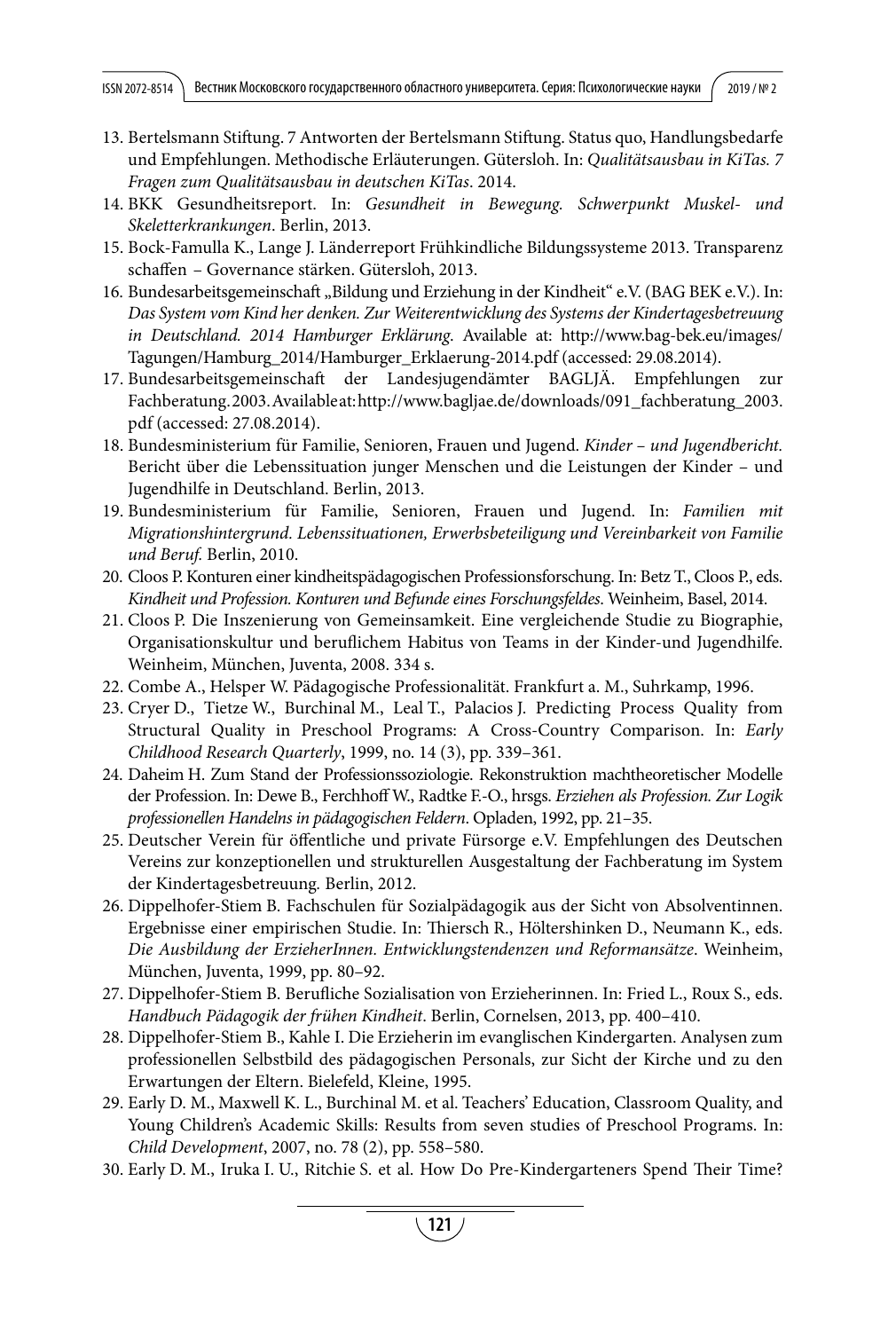Gender, Ethnicity, and Income as Predictors of Experiences in Pre-Kindergarten Classrooms. In: *Early Childhood Research Quarterly*, 2010, no. 25 (2), pp. 177–193.

- 31. European Commission. In: *Early Childhood Education and Care: Providing all our children with the best start for the world of tomorrow. COM, 66 final*. Brussels, 2011.
- 32. Fried L. Bildung und didaktische Kompetenz. In: Thole W., Rossbach H.-G., Fölling-Albers M., Tippelt R., eds. *Bildung und Kindheit: Pädagogik der Frühen Kindheit in Wissenschaft und Lehre*. Opladen, Barbara Budrich, 2008, pp. 141–152.
- 33. Friederich T. Professionalisierung durch Akademisierung? Studiengänge für frühpädagogische Fachkräfte in Frankreich, Schweden, England und Dänemark. In: *Zeitschrift für Sozialpädagogik*, 2012, no. 10 (1), pp. 41–60.
- 34. Fuchs-Rechlin K. Die berufliche, familiäre und ökonomische Situation von Erzieherinnen und Kinderpflegerinnen. Frankfurt a. M., GEW, 2010.
- 35. Fuchs T., Trischler F. Arbeitsqualität aus Sicht von Erzieherinnen und Erziehern. Ergebnisse aus der Erhebung zum DGB-Index Gute Arbeit. Frankfurt a. M., GEW, 2009.
- 36. Fukkink R. G. Does training matter? A meta-analysis and review of caregiver training studies. In: *Early Childhood Research Quarterly*, 2007, no. 22, pp. 294–311.
- 37. Graue E., Rauscher E., Sherfinski M. The Synergy of Class Size Reduction and Classroom Quality. In: *The Elementary School Journal*, 2009, no. 110 (2), pp. 178–201.
- 38. Heckman J. The Economics of Inequality. The Value of Early Childhood Education. In: *American Educator*, 2011, Spring, pp. 31–47.
- 39. Helm J. Das Bachelorstudium Frühpädagogik. Zugangswege Studienzufriedenheit Berufserwartungen*.* Ergebnisse einer Befragung von Studierenden. WiFF Studien 5. München, DJI, 2011.
- 40. Helsper W., Tippelt R. Ende der Profession oder Professionalisierung ohne Ende? Zwischenbilanz einer unabgeschlossenen Diskussion. In: *Zeitschrift für Pädagogik. Sonderheft Pädagogische Professionalität*, 2011, pp. 268–288.
- 41. Kahle I. Grenzen der Erziehungsarbeit. Über Belastungen im beruflichen Alltag von Erzieherinnen. In: *Diskurs*, 1999, no. 9 (1), pp. 68–77.
- 42. Kerl-Wienecke A., Schoyerer G., Schuhegger L. Kompetenzprofil Kindertagespflege in den ersten drei Lebensjahren*.* Berlin, Cornelsen, 2013.
- 43. Klaudy E. K., Schütz A., Stöbe-Blossey S. Akademisierung der Ausbildung für die Kindertageseinrichtung. Zur Entwicklung kindheitspädagogischer Studiengänge*.* IAQ-Report. Universität Duisburg-Essen. 04/2014.
- 44. KMK / JFMK Gemeinsamer Orientierungsrahmen "Bildung und Erziehung in der Kindheit", 2010. Available at: http://www.kmk.org/fileadmin/veroeffentlichungen\_ beschluesse/2010/2010\_09\_16-Ausbildung-Erzieher-KMK-JFMK.pdf (accessed: 29.08.2014).
- 45. Kobelt Neuhaus D., Refle G. Inklusive Vernetzung von Kindertageseinrichtung und Sozialraum. WiFF Expertise Nr. 37. München, DJI, 2013.
- 46. Kohli M. Die Institutionalisierung des Lebenslaufs. Historische Befunde und theoretische Argumente. In: *Kölner Zeitschrift für Soziologie und Sozialpsychologie*, 1985, no. 37 (1), pp. 1–29.
- 47. Kohli M. Normalbiographie und Individualität. Zur institutionellen Dynamik des gegenwärtigen Lebenslaufregimes. In: Brose H.-G., Hildenbrand B., eds. *Vom Ende des Individuums zur Individualität ohne Ende*. Opladen, Leske und Budrich, 1988, pp. 33–53.
- 48. König A. Interaktionsprozesse zwischen ErzieherInnen und Kindern. Eine Videostudie aus dem Kindergartenalltag. Wiesbaden, VS Verlag für Sozialwissenschaften, 2009.
- 49. Kuger S., Kluczniok K. Prozessqualität im Kindergarten: Konzept, Umsetzung und Befunde. In: *Zeitschrift für Erziehungswissenschaften 10, Sonderheft*, 2008, no. 11, pp. 159–178.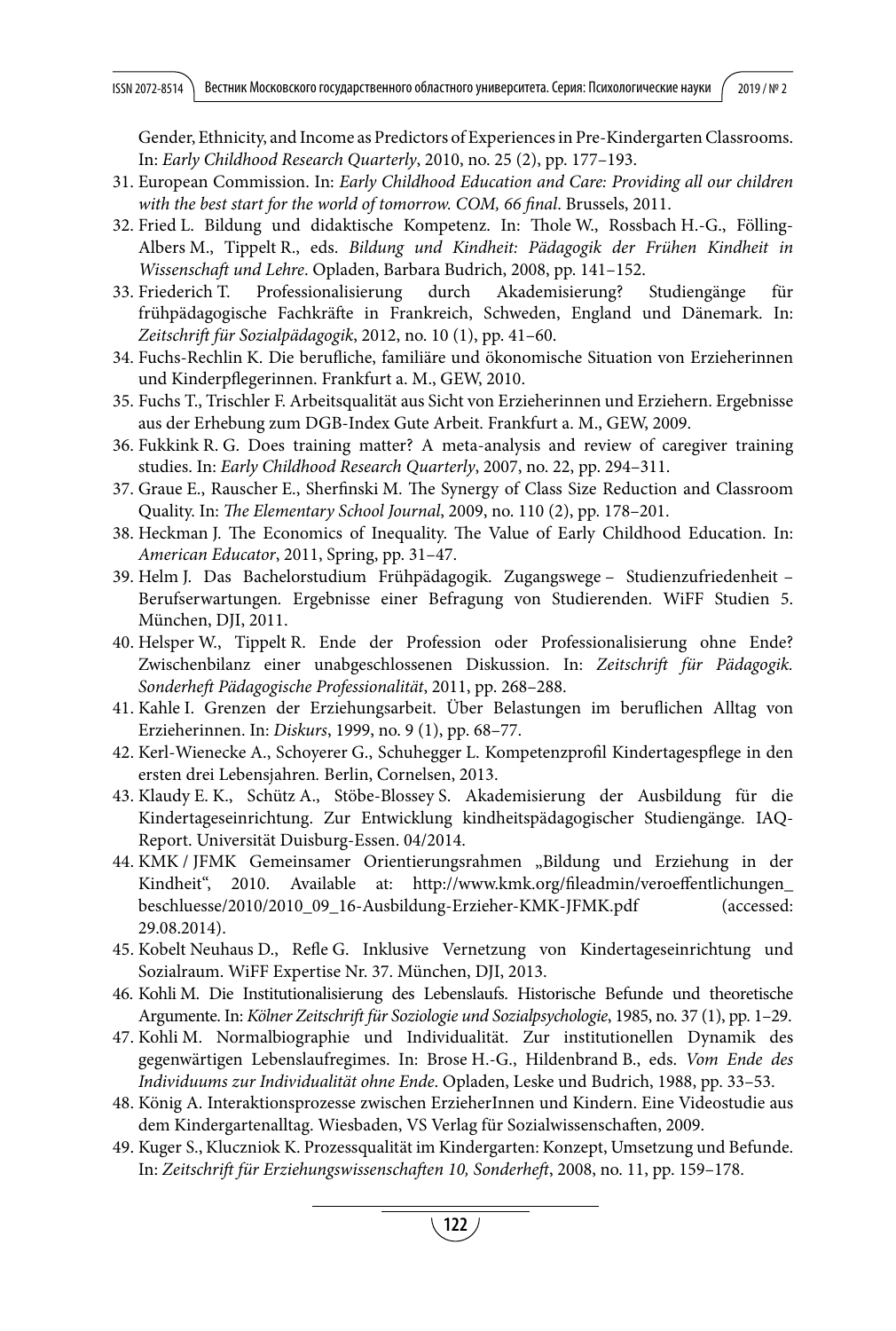- 50. Leygraf J. Fachberatung in Deutschland. Eine bundesweite Befragung von Fachberaterinnen und Fachberatern für Kindertageseinrichtungen: Zehn Fragen – Zehn Antworten. WiFF Studien 20. München, DJI, 2013.
- 51. Lüders M. Probleme von Lehrerinnen und Lehrern mit der Beurteilung von Schülerleistungen. In: *Zeitschrift für Erziehungswissenschaft*, 2001, no. 4 (3), pp. 457–474.
- 52. Mayer K. U., Müller W. Lebensverläufe im Wohlfahrtsstaat. In: Weymann A., ed. *Handlungsspielräume: Untersuchungen zur Individualisierung und Institutionalisierung von Lebensläufen in der Moderne*. Stuttgart, Enke, 1989, pp. 41–60.
- 53. Mischo C., Wahl S., Hendler J., Strohmer J. Pädagogische Orientierungen angehender frühpädagogischer Fachkräfte an Fachschulen und Hochschulen. In: *Frühe Bildung*, 2012, no. 1 (1), pp. 34–44.
- 54. Nentwig-Gesemann I., Fröhlich-Gildhoff K., Harms H., Richter S. Professionelle Haltung Identität der Fachkraft für die Arbeit mit Kindern in den ersten drei Lebensjahren. WiFF Expertisen 24. München, DJI, 2011.
- 55. Oberhuemer P., Schreyer I. Kita-Fachpersonal in Europa: Ausbildungen und Professionsprofile. Opladen, Farmington-Hill, Barbara Budrich, 2010.
- 56. OECD. Starting Strong II. Early Childhood Education and Care. Paris, OECD, 2006.
- 57.Osgood J. Reconstructing professionalism in ECEC: the case for the 'critically reflexive emotional professional'. In: *Early Years*, 2010, no. 30 (2), pp. 119–133.
- 58. Pabst C., Schoyerer G. Wie entwickelt sich die Kindertagespflege in Deutschland?Empirische Befunde und Analysen aus der wissenschaftlichen Begleitung des Aktionsprogramms Kindertagespflege. Weinheim, Basel, Juventa, 2015.
- 59. Pianta R. C., LaParo K. M., Hamre B. K. The Classroom Assessment Scoring System. Baltimore, Brookes, 2008.
- 60. Powell D. R., Diamond K. E., Cockburn M. K. Promising Approaches to Professional Development for Early Childhood Educators. In: Saracho O. N., Spodek B., eds. Handbook of Research on the Education of Young Children. New York, Routledge, 2013, pp. 385–392.
- 61. Rauschenbach Th. Der Preis des Aufstiegs? Folgen und Nebenwirkungen einer frühpädagogischen Qualifizierungsoffensive. In: Berth F., Diller A., Nürnberg C., Rauschenbach Th. *Gleich und doch nicht gleich. Der Deutsche Qualifikationsrahmen und seine Folgen für frühpädagogische Ausbildungen*. München, DJI, 2013, pp. 15–38.
- 62. Rauschenbach Th., Schilling M. Das U3-Projekt zum Platz und Personalbedarf. In: Arbeitsgemeinschaft Jugendhilfe, ed. *Chancen und Herausforderungen des Ausbaus der Kindertagesbetreuung für unter Dreijährige*. Berlin, 2013, pp. 43–50.
- 63. Santen E von. Präsentation der ersten vorläufigen Ergebnisse zur DJI-Kita-Studie*.* München, 2013.
- 64. Schoyerer G. Kindertagespflege zwischen Anspruch und Wirklichkeit Pädagogische Orientierungen in der Fachberatung. Marburg, Tectum, 2014.
- 65. Schoyerer G. Fachberatung in der Kindertagespflege. Praxismaterialien für die Jugendämter, Nr. 5, 2012. Available at: http://www.fruehe-chancen.de/files/bilder/application/pdf/ handreichung fachberatung in der kindertag espflege.pdf (accessed: 27.08.2014).
- 66. Schoyerer G., Santen E. van, revs: Child Care in a Context of Social Heterogeneity and Inequality. In: *Empirical Notes on an Interdisciplinary Challenge*.
- 67. Schoyerer G., Weimann-Sandig N. Tagespflegepersonen in tätigkeitsbegleitender ErzieherInnenausbildung. Die Sicht von Tagespflegepersonen auf Berufsmotivation, Alltagsmanagement und öffentliche Förderung*.* München, 2015.
- 68. Schreyer I., Krause M., Nicko O. et al. Qualität der Arbeitsverhältnisse und Arbeitsbedingungen frühpädagogischer Fachkräfte in Deutschland*.* Vortrag auf der AWiFF-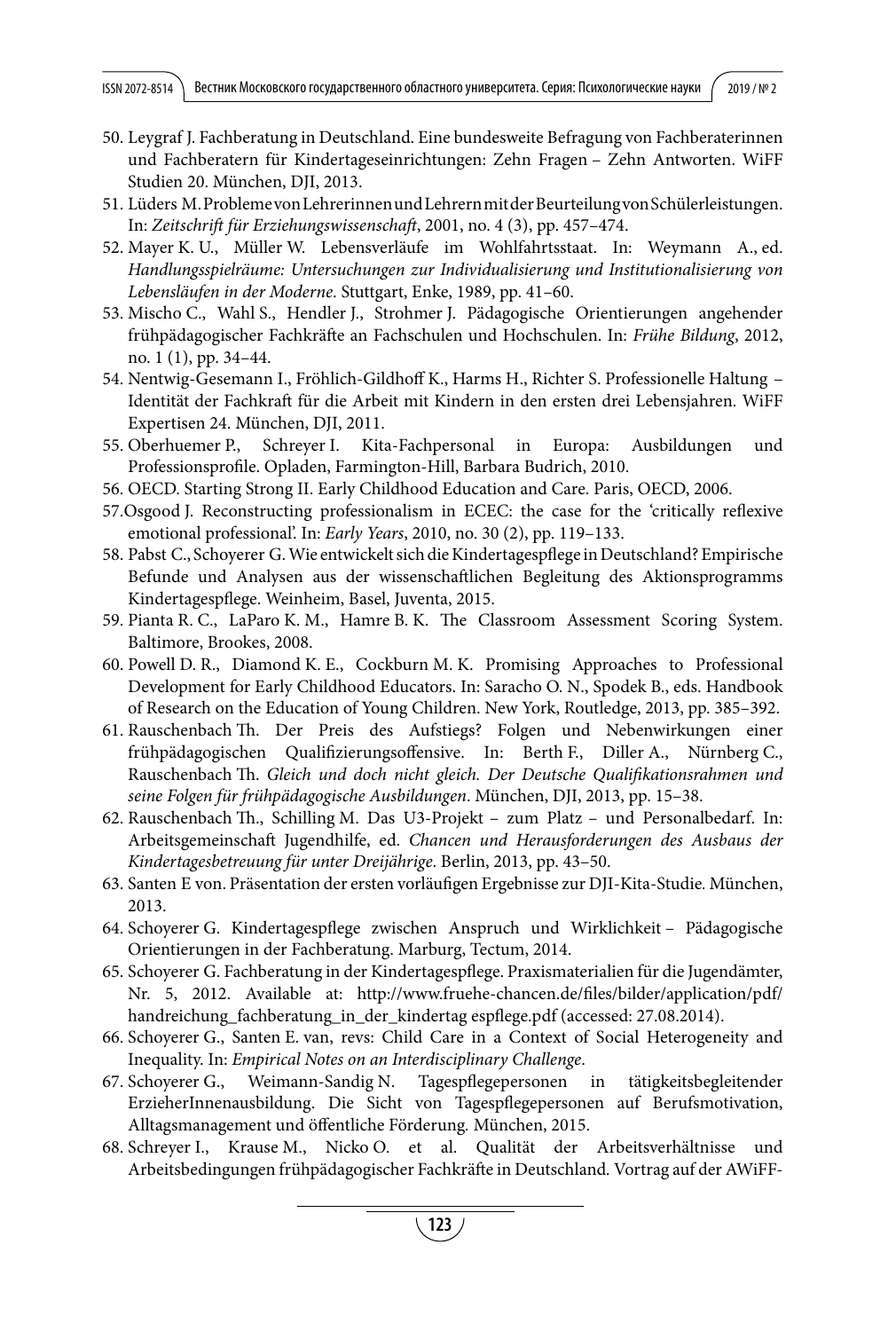Tagung, 2014. Available at: http://www.weiterbildungsinitiative.de/fileadmin/download/ Veranstaltungen/AWiFF\_ AQUA\_Panel\_3.pdf. (accessed: 27.08.2014).

- 69. Sell S., Kukula N. Vergütung in der Kindertagespflege. Bestandsaufnahme und Modelle einer leistungsorientierten Vergütungssystematik*.* Remagen, ibus-Verlag, 2013.
- 70. Statistisches Bundesamt. Statistik der Kinder und Jugendhilfe. Kinder und tätige Personen in Tageseinrichtungen und öffentlich geförderter Kindertagespflege. Wiesbaden, 2013.
- 71. Stichweh R. Professionen in einer funktional differenzierten Gesellschaft. In: Combe A., Helsper W., eds. *Pädagogische Professionalität*. Frankfurt a. M., 1996, pp. 49–69.
- 72. Strehmel P., Ulber D. Leitungen von Kindertageseinrichtungen. WiFF Expertise Nr. 39. Deutsches Jugendinstitut. München, 2014.
- 73. Sylva K., Melhuish E. C., Sammons P. et al. The Effective Provision of Pre-School Education Project – Zu den Auswirkungen vorschulischer Einrichtungen in England. In: Faust-Siehl G., Götz M., Hacker H., RoЯbach H.-G., eds. *Anschlussfähige Bildungsprozesse im Elementar-und Primarbereich*. Bad Heilbrunn, Klinkhardt, 2004, pp. 154–167.
- 74. Thole W. "Professionalisierung" der Pädagogik der Kindheit. In: Thole W., Rossbach H.-G., Fölling-Albers M., Tippelt R., eds. Bildung und Kindheit: Pädagogik der Frühen Kindheit in Wissenschaft und Lehre. Opladen, Verlag Barbara Budrich, 2008, pp. 271–295.
- 75. Thole W. Die pädagogischen MitarbeiterInnen in Kindertageseinrichtungen. Professionalität und Professionalisierung eines pädagogischen Arbeitsfeldes. In: *Zeitschrift für Pädagogik*, 2010, no. 56 (2), pp. 206–222.
- 76. Thole W. Was bedeutet Professionalisierung? Theoretische Herausforderungen und empirische Befunde. Vortrag auf der ersten Kolloquiumsveranstaltung "Professionalisierung in der Kindertagesbetreuung", 2013. Available at: http://www.weiterbildungsinitiative.de/ fileadmin/download/Veranstaltungen/2013102 5\_Werner\_Thole.pdf (accessed: 27.08.2014).
- 77. Tietze W., Becker-Stoll F., Bensel J. et al., eds. Nationale Untersuchung zur Bildung, Betreuung und Erziehung in der frühen Kindheit (NUBBEK). Berlin, Verlag das netz, 2013.
- 78. Tietze W., Lee H.-J. Ein System der Evaluation, Verbesserung und Zertifizierung pädagogischer Qualität von Kindertageseinrichtungen in Deutschland. In: Altgeld K., Stöbe-Blossey S., eds. *Qualitätsmanagement in der frühkindlichen Bildung, Erziehung und Betreuung. Perspektiven für eine öffentliche Qualitätspolitik*. Wiesbaden, VS Verlag für Sozialwissenschaften, 2009, pp. 43–62.
- 79. Tietze W., Rossbach R.-G., Grenner K. Kinder von 4 bis 8 Jahren. Zur Qualität von Erziehung und Bildung in Kindergarten, Grundschule und Familie. Weinheim, Basel, Beltz, 2005.
- 80. Tietze W., ed. Wie gut sind unsere Kindergärten? Eine empirische Untersuchung zur pädagogischen Qualität in deutschen Kindergärten*.* Neuwied, Luchterhand, 1998.
- 81. UNESCO. Results from the OECD Thematic Review of Early Childhood Ecudation and Care Policy 1998–2006. In: *UNESCO Policy Brief on Early Childhood*, 2007, no. 41.
- 82. UNESCO. Curriculum in Early Childhood Education and Care. In: *UNESCO Policy Brief on Early Childhood*, 2004, no. 26.
- 83. UNESCO. The Eary Childhood Workforce in "Developed" Countries: Basic Structures and Education. In: UNESCO Policy Brief on Early Childhood, 2004, no. 27.
- 84. Urban M., Vandenbroeck M., Laere K. von et al. Towards Competent Systems in Early Childhood Education and Care. Implications for Policy and Practice. In: *European Journal of Education*, 2012, no. 47 (4), pp. 508–526.
- 85. Urban M., Vandenbroeck M., Laere K. von et al. CoRe. Competence Requirements in Early Childhood Education and Care. A Study for the European Commission Directorate-General for Education and Culture: Final Report, 2011. Available at: www.vbjk.be/files/CoRe%20 Final%20Report%202011.pdf (accessed: 27.08.2014).